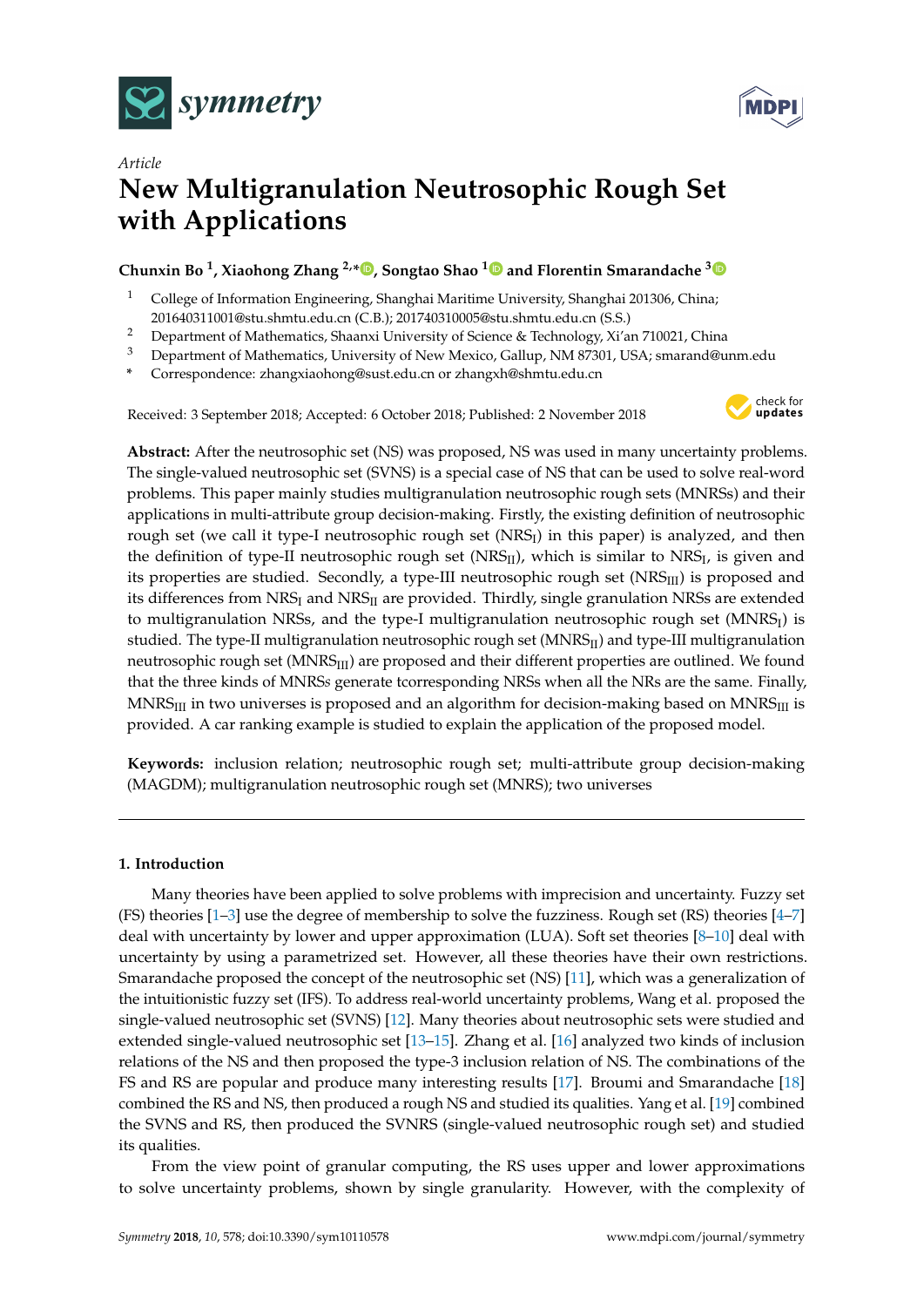real-word problems, we often encounter multiple relationship concepts. Qian and Liang [\[20\]](#page-13-7) proposed a multigranularity rough set (MGRS). Many scholars have generalized MGRS and acquired some interesting consequences [\[21–](#page-13-8)[26\]](#page-13-9). Zhang et al. [\[27\]](#page-13-10) proposed non-dual MGRSs and investigated their qualities.

Few articles have been published about the combination of NSs and multigranulation rough sets. In this paper, we study three kinds of neutrosophic rough sets (NRSs) and multigranulation neutrosophic rough sets (MNRSs) that are based on three kinds of inclusion relationships of NS and corresponding union and intersection relationships [\[11](#page-12-6)[,12](#page-13-0)[,16\]](#page-13-3). Their different properties are discussed. We found that MNRSs degenerate to corresponding NRSs when the NRs are the same. Yang et al. [\[19\]](#page-13-6) defined the NRS<sub>I</sub> and considered its properties. Bo et al. [\[28\]](#page-13-11) proposed MNRS<sub>I</sub> and discussed its properties. In this paper, we study  $NRS_{II}$  and  $MNS_{II}$ . We also study  $NRS_{III}$  and MNRS<sub>III</sub>, which are based on a type-3 inclusion relationship and corresponding union and intersection relationships. Finally, we use MNRS<sub>III</sub> on two universes to solve multi-attribute group decision-making (MAGDM) problems.

The structure of this article is as follows: In Section [2,](#page-1-0) some basic notions and operations of NRS<sub>I</sub> and NRS<sub>II</sub> are introduced. In Section [3,](#page-2-0) the definition of NRS<sub>III</sub> is proposed and its qualities are investigated, and the differences between NRS<sub>I</sub>, NRS<sub>II</sub>, and NRS<sub>III</sub> are illustrated using an example. In Section [4,](#page-4-0) MNRS<sub>I</sub> and MNRS<sub>II</sub> are discussed. In Section [5,](#page-6-0) MNRS<sub>III</sub> is proposed and its differences from MNRS<sub>I</sub> and MNRS<sub>II</sub> are studied. In Section [6,](#page-9-0) MNRS<sub>III</sub> on two universes is proposed and an application to solve the MAGDM problem is outlined. Finally, Section [7](#page-12-7) provides our conclusions and outlook.

#### <span id="page-1-0"></span>**2. Preliminary**

In this chapter, we look back at several basic concepts of type-I NRS, then propose the definition and properties of type-II NRS.

**Definition 1.** *[\[12\]](#page-13-0) A single valued neutrosophic set A in X is denoted by:*

$$
A = \{ (x, T_A(x), I_A(x), F_A(x)) | x \in X \},
$$
\n(1)

*where*  $TA(x)$ ,  $IA(x)$ ,  $FA(x) \in [0, 1]$  for each point x in X and satisfies the condition  $0 \le T_A(x) + I_A(x) + F_A(x) \le 3$ . *For convenience, "*SVNS*" is abbreviated to "*NS*" later. Here, NS(X) denotes the set of all* SVNS *in X.*

**Definition 2.** [\[29\]](#page-13-12) A neutrosophic relation (NR) is a neutrosophic fuzzy subset of  $X \times Y$ , that is,  $\forall x \in X$ , *y* ∈ *Y,*

$$
R(x, y) = (T_R, I_R, F_R),
$$
\n<sup>(2)</sup>

where  $T_R: X \times Y \to [0, 1], I_R: X \times Y \to [0, 1],$  and  $F_R: X \times Y \to [0, 1]$  and satisfies  $0 \le T_R + I_R + F_R \le 3$ . *NR(X*  $\times$  *Y) denotes all the NRs in X*  $\times$  *Y.* 

**Definition 3.** [\[19\]](#page-13-6) Suppose (U, R) is a neutrosophic approximation space (NAS).  $\forall A \in NS(U)$ , the LUA of A, *denoted by*  $\underline{R}(A)$  *and*  $\overline{R}(A)$ *, is defined as:*  $\forall x \in U$ *,* 

$$
\underline{R}(A) = \bigcap_{y \in U} (R^c(x, y) \cup A(y)), \ \overline{R}(A) = \bigcup_{y \in U} (R(x, y) \cap A(y)). \tag{3}
$$

The pair  $(\underline{R}(A),\overline{R}(A))$  is called the SVNRS of A. In this paper, we called it type-I neutrosophic rough set (NRS<sup>I</sup> )*. Because the definition of* NRS<sup>I</sup> *is based on the type-1 operator of* NS*, the definition can be written as:*

$$
\underline{NRS_I}(A) = \bigcap_{y \in U} (R^c(x, y) \cup_1 A(y)), \ \overline{NRS_I}(A) = \bigcup_{y \in U} (R(x, y) \cap_1 A(y)).
$$
 (4)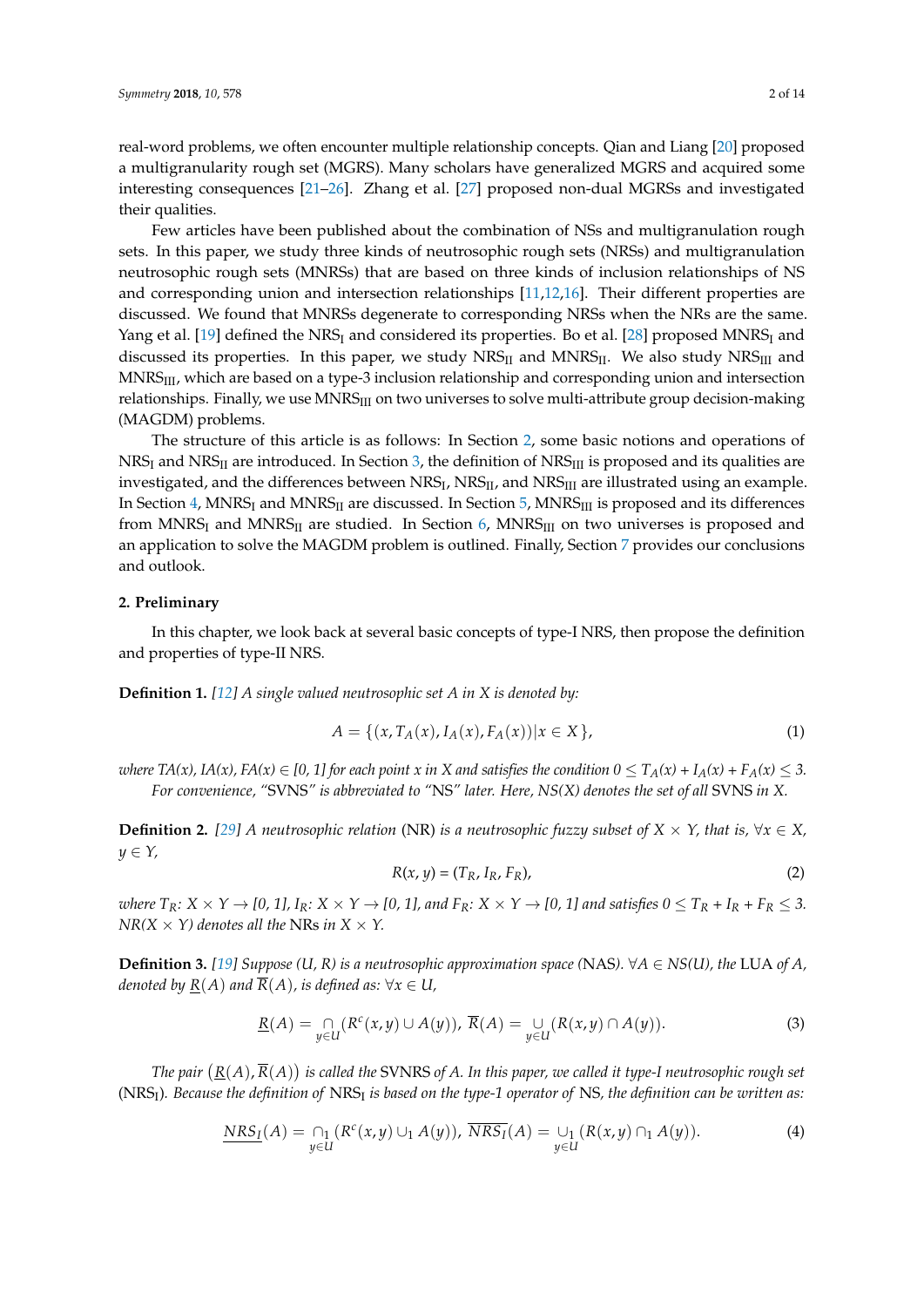**Proposition 1.** [\[19\]](#page-13-6) Suppose (U, R) is an NAS.  $\forall A, B \in NS(U)$ , we have:

- (1) *If*  $A \subseteq_1 B$ , then  $NRS_I(A) \subseteq_1 NRS_I(B)$  and  $\overline{NRS_I}(A) \subseteq_1 \overline{NRS_I}(B)$ .
- (2)  $NRS_I(A \cap_1 B) = NRS_I(A) \cap_1 NRS_I(B)$ ,  $\overline{NRS_I}(A \cup_1 B) = \overline{NRS_I}(A) \cup_1 \overline{NRS_I}(B)$ .
- (3)  $NRS_I(A) \cup_1 NRS_I(B) \subseteq_1 NRS_I(A \cup_1 B)$ ,  $\overline{NRS_I}(A \cap_1 B) \subseteq_1 \overline{NRS_I}(A) \cap_1 \overline{NRS_I}(B)$ .

According to the NRS<sub>I</sub>, we can get the definition and properties of NRS<sub>II</sub>, which is based on the type-2 operator of NS.

**Definition 4.** *Suppose* (*U, R*) *is an* NAS.  $\forall A \in NS(U)$ , *the type-II* LUA *of A, is defined as:* 

$$
\underline{NRS_{II}}(A) = \bigcap_{y \in U} (R^c(x, y) \cup_2 A(y)), \ \overline{NRS_{II}}(A) = \bigcup_{y \in U} (R(x, y) \cap_2 A(y))
$$
(5)

The pair  $(NRS_{II}(A), \overline{NRS_{II}}(A))$  is called  $NRS_{II}$  of A.

**Proposition 2.** *Suppose* (*U, R*) *is an* NAS.  $\forall A, B \in NS(U)$ *, we have:* 

- (1) *If*  $A \subseteq_2 B$ , then  $NRS_{II}(A) \subseteq_2 NRS_{II}(B)$ ,  $\overline{NRS_{II}}(A) \subseteq_2 \overline{NRS_{II}}(B)$ .
- (2)  $NRS_{II}(A \cap_2 B) = NRS_{II}(A) \cap_2 NRS_{II}(B)$ ,  $\overline{NRS_{II}}(A \cup_2 B) = \overline{NRS_{II}}(A) \cup_2 \overline{NRS_{II}}(B)$ .
- (3)  $NRS_{II}(A) \cup_2 NRS_{II}(B) \subseteq_2 NRS_{II}(A \cup_2 B)$ ,  $\overline{NRS_{II}}(A \cap_2 B) \subseteq_2 \overline{NRS_{II}}(A) \cap_2 \overline{NRS_{II}}(B)$ .

**Definition 5.** *[\[22\]](#page-13-13) Suppose A, B are two* NSs*, then the Hamming distance between A and B is defined as:*

$$
d_N(A,B) = \sum_{i=1}^n \{ |T_A(x_i) - T_B(x_i)| + |I_A(x_i) - I_B(x_i)| + |F_A(x_i) - F_B(x_i)| \}.
$$
 (6)

#### <span id="page-2-0"></span>**3. Type-III NRS**

In this chapter, we introduce a new NRS, type-III NRS (NRS<sub>III</sub>). We provide the differences between the three kinds of NRSs. The properties of  $NRS<sub>III</sub>$  are also given.

**Definition 6.** *Suppose* (*U, R*) is an NAS.  $\forall A \in NS(U)$ , the type-III LUA of A, is defined as:

$$
\underline{NRS_{III}}(A) = \bigcap_{y \in U} (R^c(x, y) \cup_3 A(y)), \overline{NRS_{III}}(A) = \bigcup_{y \in U} (R(x, y) \cap_3 A(y)).
$$

The pair  $(NRS_{III}(A), \overline{NRS_{III}}(A))$  is called  $NRS_{III}$  of A.

**Proposition 3.** *Suppose* (*U, R*) *is an* NAS.  $\forall A, B \in NS(U)$ *, we have:* 

- (1) *If*  $A \subseteq 3$  *B, then*  $NRS_{III}(A) \subseteq 3$   $NRS_{III}(B)$ ,  $\overline{NRS_{III}}(A) \subseteq 3$   $\overline{NRS_{III}}(B)$ .
- (2)  $NRS_{III}(A \cap_3 B) \subseteq_3 NRS_{III}(A) \cap_3 NRS_{III}(B)$ ,  $NRS_{III}(A) \cup_3 NRS_{III}(B) \subseteq_3 NRS_{III}(A \cup_3 B)$ .
- (3)  $\overline{NRS_{III}}(A \cap_3 B) \subseteq_3 \overline{NRS_{III}}(A) \cap_3 \overline{NRS_{III}}(B)$ ,  $\overline{NRS_{III}}(A) \cup_3 \overline{NRS_{III}}(B) \subseteq_3 \overline{NRS_{III}}(A \cup_3 B)$ .

### **Proof.** (1) Assume  $A \subseteq B$ ,

Case 1: If  $T_A(x) < T_B(x)$ ,  $F_A(x) \ge F_B(x)$ , then:

$$
T_{\underline{NRS_{III}}(A)}(x) = \bigwedge_{y \in U} [F_R(x, y) \vee T_A(y)] \leq \bigwedge_{y \in U} [F_R(x, y) \vee T_B(y)] = T_{\underline{NRS_{III}}(B)}(x)
$$
  

$$
F_{\underline{NRS_{III}}(A)}(x) = \bigvee_{y \in U} [T_R(x, y) \wedge F_A(y)] \geq \bigvee_{y \in U} [T_R(x, y) \wedge F_B(y)] = F_{\underline{NRS_{III}}(B)}(x).
$$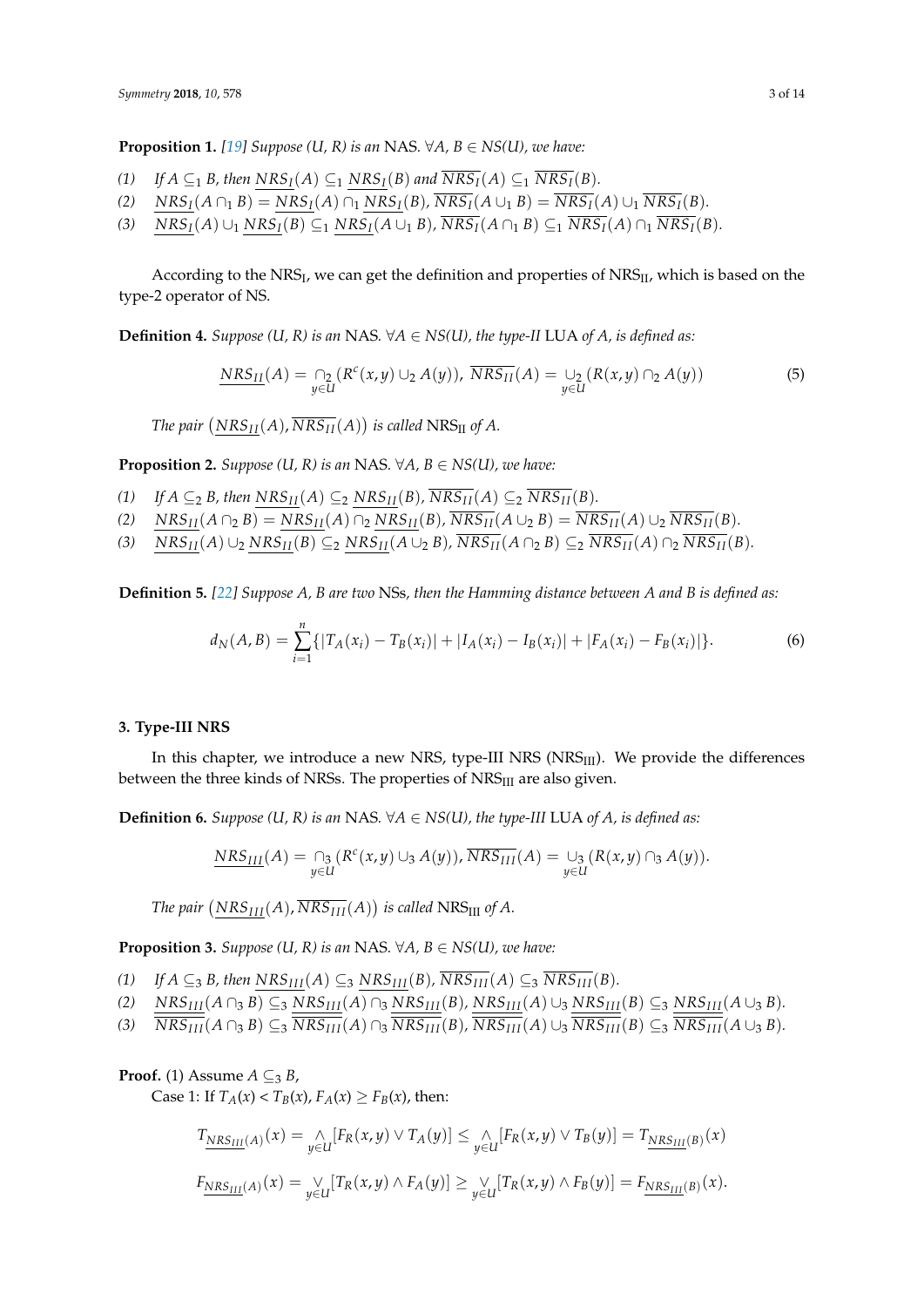Hence,

$$
NRS_{III}(A) \subseteq_3 NRS_{III}(B).
$$

Case 2: If  $T_A(x) = T_B(x)$ ,  $F_A(x) > F_B(x)$ , then:

$$
T_{\underline{NRS_{III}}(A)}(x) = \bigwedge_{y \in U} [F_R(x, y) \vee T_A(y)] = \bigwedge_{y \in U} [F_R(x, y) \vee T_B(y)] = T_{\underline{NRS_{III}}(B)}(x)
$$

$$
F_{\underline{NRS_{III}}(A)}(x) = \bigvee_{y \in U} [T_R(x,y) \wedge F_A(y)] \geq \bigvee_{y \in U} [T_R(x,y) \wedge F_B(y)] = F_{\underline{NRS_{III}}(B)}(x).
$$

Hence,

$$
NRS_{III}(A) \subseteq_3 NRS_{III}(B).
$$

Case 3: suppose  $T_A(x) = T_B(x)$ ,  $F_A(x) = F_B(x)$  and  $I_A(x) \leq I_B(x)$ , then:

$$
T_{\underline{NRS_{III}}(A)}(x) = \bigwedge_{y \in U} [F_R(x, y) \vee T_A(y)] = \bigwedge_{y \in U} [F_R(x, y) \vee T_B(y)] = T_{\underline{NRS_{III}}(B)}(x)
$$
  
\n
$$
F_{\underline{NRS_{III}}(A)}(x) = \bigvee_{y \in U} [T_R(x, y) \wedge F_A(y)] = \bigvee_{y \in U} [T_R(x, y) \wedge F_B(y)] = F_{\underline{NRS_{III}}(B)}(x)
$$
  
\n
$$
I_{\underline{NRS_{III}}(A)}(x) = \begin{cases} I_A(y_j), & R^c(x, y_j) \subseteq_3 A(y_j) \subseteq_3 A(y_k), y_k, y_j \in U \\ I_R^c(x, y_j), & A(y_j) \subseteq_3 R^c(x, y_j) \\ 1, & else \end{cases}
$$
  
\n
$$
I_{\underline{MNRS_{III}}^o(B)}(x) = \begin{cases} I_B(y_j), & R_i^c(x, y_j) \subseteq_3 B(y_j) \subseteq_3 B(y_k), y_k, y_j \in U \\ I_{R_i^c}(x, y_j), & B(y_j) \subseteq_3 R_i^c(x, y_j) \\ 1, & else \end{cases}
$$

 $H$ ence,  $I_{NRS_{III}(A)}(x) \leq I_{NRS_{III}(B)}(x)$ . So  $\overline{NRS_{III}}(A) \subseteq_3 \overline{NRS_{III}}(B)$ . Summing up the above, if  $A \subseteq 3$  *B*, then  $\overline{NRS_{III}}(A) \subseteq 3 \overline{NRS_{III}}(B)$ . Similarly, we can get  $\overline{NRS_{III}}(A) \subseteq_3 \overline{NRS_{III}}(B)$ . (2) According the Definition 6, we have:

$$
\frac{NRS_{III}}{\sum_{y \in U} [A \cap B]} = \bigcap_{y \in U} [R^{c}(x, y) \cup_{3} (A \cap B)(y)]
$$
  
\n
$$
\subseteq_{3} \left[ \bigcap_{y \in U} (R^{c}(x, y) \cup_{3} A(y)) \right] \cap_{3} \left[ \bigcap_{y \in U} (R^{c}(x, y) \cup_{3} B(y)) \right]
$$
  
\n
$$
= \frac{NRS_{III}}{NRS_{III}}(A) \cap_{3} \frac{NRS_{III}}{S}
$$

Similarly,

$$
\frac{NRS_{III}(A) \cup_{3} NRS_{III}(B)}{\subseteqq \bigcap_{y \in U} R^{c}(x,y) \cup_{3} A(y)\bigcup_{y \in U} \bigcup_{y \in U} R^{c}(x,y) \cup_{3} B(y)\bigg]} \\
 \subseteqq \bigcap_{y \in U} R^{c}(x,y) \cup_{3} (A \cup_{3} B)(y)\big] \\
 = \frac{NRS_{III}(A \cup_{3} B).
$$

(3) The proof is similar to that of Case 2.  $\Box$ 

<span id="page-3-0"></span>**Example [1.](#page-3-0)** *Define* NAS *(U, R), where*  $U = \{x_1, x_2\}$  *and R is given in Table* 1.

**Table 1.** A neutrosophic relation R.

|                | $x_1$           | $\mathbf{x}$    |  |
|----------------|-----------------|-----------------|--|
| X <sub>1</sub> | (0.4, 0.6, 0.7) | (0.2, 0.2, 0.9) |  |
| X٦             | (0.7, 0.1, 0.4) | (0.8, 0.8, 0.6) |  |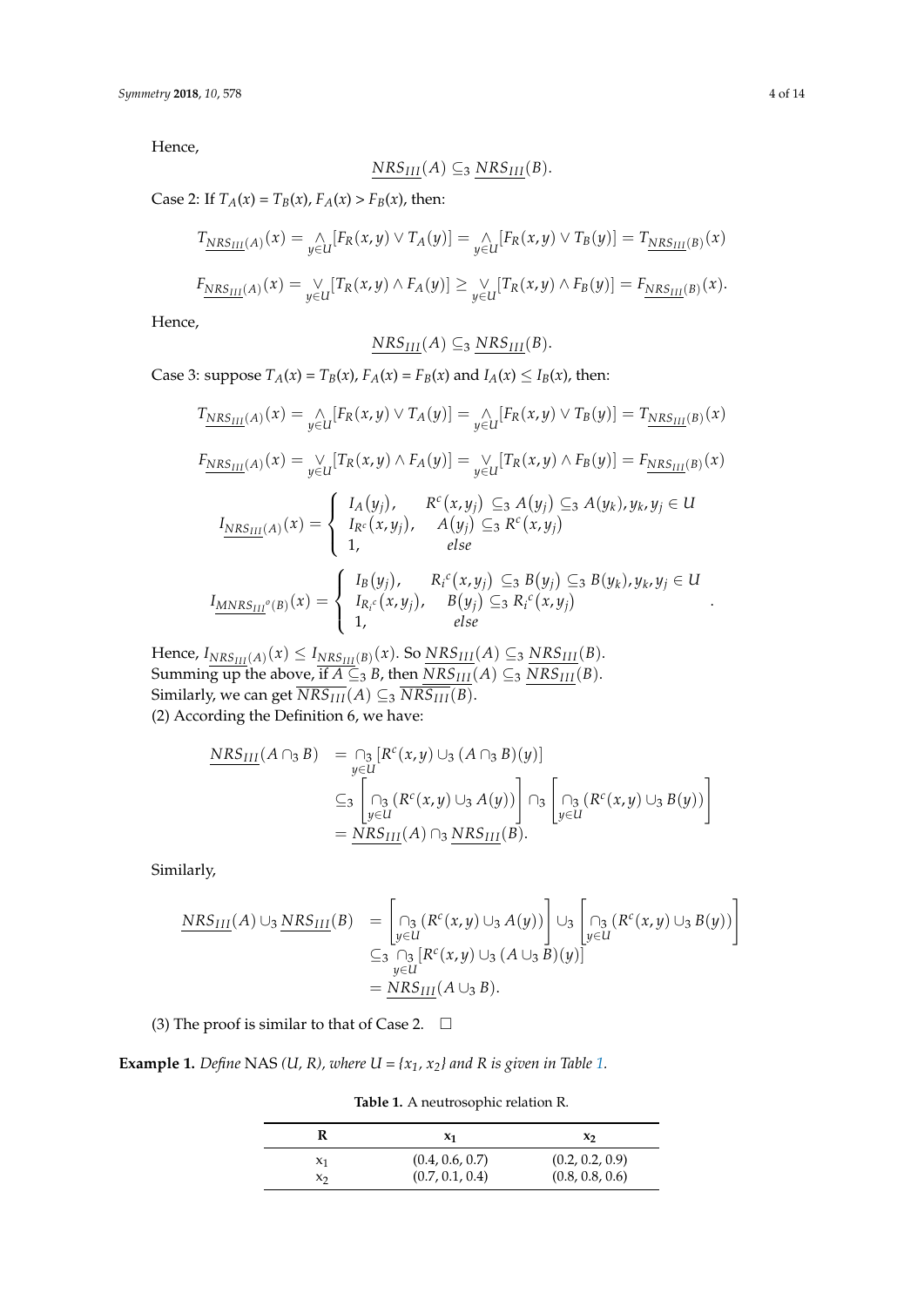Suppose *A* is an NS and *A* = {(*x*1, 0.8, 0.2, 0.1), (*x*2, 0.4, 0.9, 0.5). Then, by Definitions 3, 4 and 6, we can get:

$$
\frac{NRS_I(A)(x_1) = (0.8, 0.8, 0.2), NRS_I(A)(x_2) = (0.6, 0.2, 0.5), \n\overline{NRS_I}(A)(x_1) = (0.4, 0.6, 0.7), \overline{NRS_I}(A)(x_2) = (0.7, 0.2, 0.4), \nNRS_{II}(A)(x_1) = (0.8, 0.4, 0.2), NRS_{II}(A)(x_2) = (0.6, 0.9, 0.5), \n\overline{NRS_{II}}(A)(x_1) = (0.4, 0.2, 0.7), \overline{NRS_{II}}(A)(x_2) = (0.7, 0.8, 0.4), \nNRS_{III}(A)(x_1) = (0.8, 1, 0.2), NRS_{III}(A)(x_2) = (0.6, 0, 0.5), \n\overline{NRS_{III}}(A)(x_1) = (0.4, 0.6, 0.7), \overline{NRS_{III}}(A)(x_2) = (0.7, 0.1, 0.4).
$$

## <span id="page-4-0"></span>**4. Type-I and Type-II MNRS**

We have proposed a kind of multigranulation neutrosophic rough set [\[30\]](#page-13-14) (we called it type-I multigranulation neutrosophic rough set in this paper). MNRS $_{\rm I}$  is based on a type-1 operator of NRs. In this chapter, we define the type-II multigranulation neutrosophic rough set  $(MNRS_{II})$ , which is based on a type-2 operator of NRs.

**Definition 7.** [\[28\]](#page-13-11) Suppose U is a non-empty finite universe, and  $R_i$  ( $1 \le i \le m$ ) is a binary NR on U. We call *the tuple ordered set (U, R<sup>i</sup> ) the multigranulation neutrosophic approximation space* (MNAS)*.*

**Definition 8.** [\[28\]](#page-13-11) Suppose (U,  $R_i$ ) is an MNAS. ∀ $A \in NS(U)$ , the type-I optimistic LUA of  $A$ , represented by  $MNRS_I^o(A)$  and  $\overline{MNRS_I}^o(A)$ , is defined as:

$$
\underline{MNRS_I}^o(A)(x) = \bigcup_{i=1}^m \left( \bigcap_{y \in U} \left( R_i^c(x, y) \cup_1 A(y) \right) \right)
$$

$$
\overline{MNRS_I}^o(A)(x) = \bigcap_{i=1}^m \left( \bigcup_{y \in U} \left( R_i(x, y) \cap_1 A(y) \right) \right).
$$

*Then, A is named a definable*  ${\rm NS}$  *when*  $\overline{MNRS_I}^o(A)=\overline{MNRS_I}^o(A).$  *Alternatively, we name the pair*  $\left(\frac{MNRS_I^o(A), \overline{MNRS_I}^o(A)\right)$  an optimistic MNRS<sub>I</sub>.

**Definition 9.** [\[30\]](#page-13-14) Suppose (U,  $R_i$ ) is an MNAS. ∀ $A \in NS(U)$ , the type-I pessimistic LUA of  $A$ , represented by  $\overline{MNRS_I}^p(A)$  and  $\overline{MNRS_I}^p(A)$ , is defined as:

$$
\underline{MNRS_I}^p(A)(x) = \bigcap_{i=1}^m \left( \bigcap_{y \in U} \left( R_i^c(x, y) \cup_1 A(y) \right) \right)
$$

$$
\overline{MNRS_I}^p(A)(x) = \bigcup_{i=1}^m \left( \bigcup_{y \in U} \left( R_i(x, y) \cap_1 A(y) \right) \right).
$$

 $Similarly, A$  is named a definable NS when  $\overline{MNRS_I}^p(A)=\overline{MNRS_I}^p(A).$  Alternatively, we name the pair  $\left(\frac{MNRS_I}{^p(A)}, \overline{MNRS_I}^p(A)\right)$  a pessimistic MNRS<sub>I</sub>.

**Definition 10.** *Suppose* (*U*,  $R$ <sup>*i*</sup>) *is an* MNAS. ∀*A* ∈ *NS*(*U*), the type-II optimistic LUA of *A*, represented by  $MNRS_{II}^o(A)$  and  $\overline{MNRS_{II}}^o(A)$ , is defined as:

$$
\underline{MNRS_{II}}^o(A)(x) = \bigcup_{i=1}^m \left( \bigcap_{y \in U} (R_i^c(x, y) \cup_2 A(y)) \right)
$$

$$
\overline{MNRS_{II}}^o(A)(x) = \bigcap_{i=1}^m \left( \bigcup_{y \in U} (R_i(x, y) \cap_2 A(y)) \right).
$$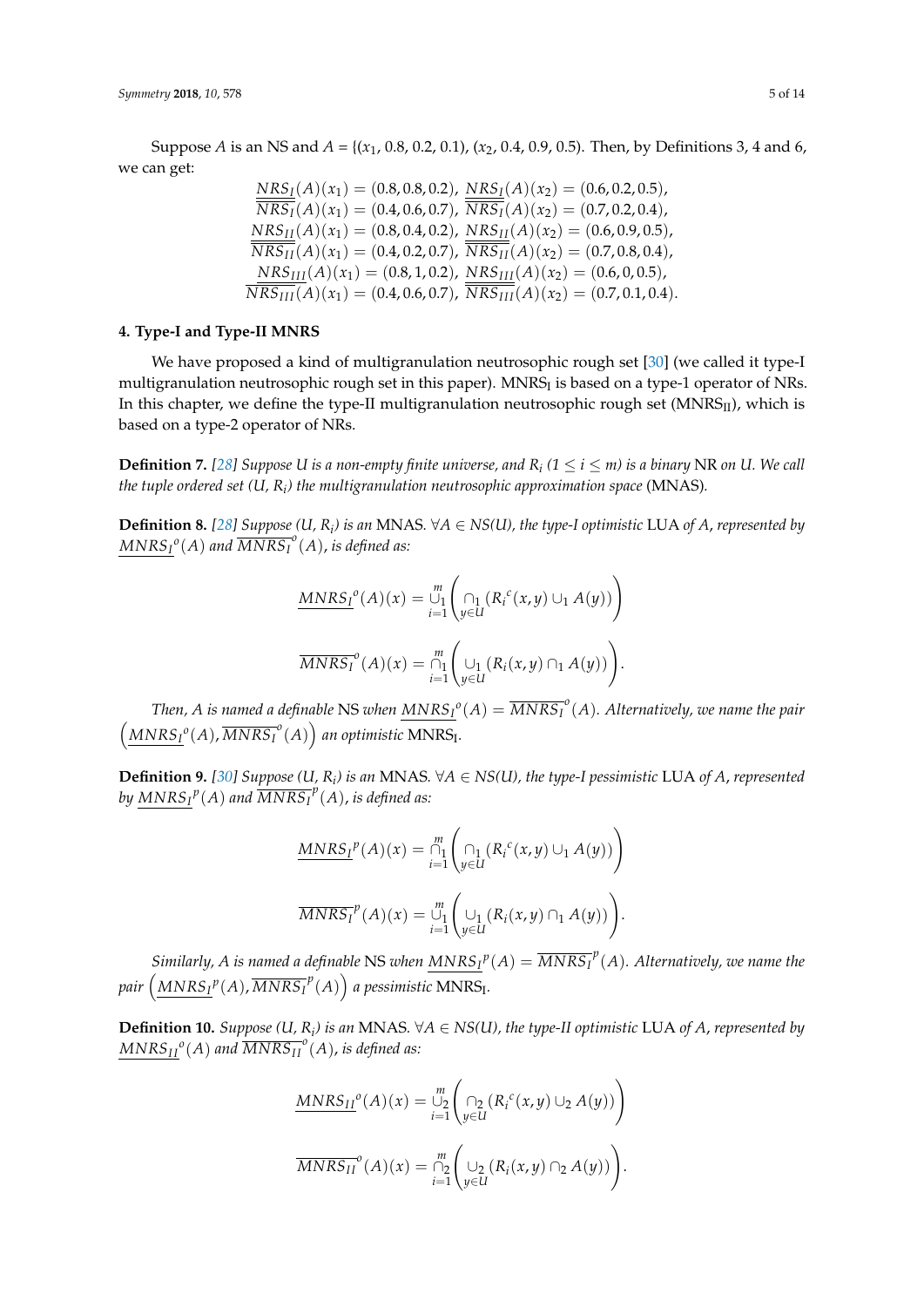Then, A is named a definable NS when  $\overline{MNRS_{II}}^o(A)=\overline{MNRS_{II}}^o(A).$  Alternatively, we name the pair  $\left(\frac{MNRS_{II}^{\ o}(A),\overline{MNRS_{II}}^o(A)\right)$  an optimistic  $MNRS_{II}$ .

**Definition 11.** *Suppose* (*U*,  $R$ <sub>*i*</sub>) is an MNAS. ∀A ∈ NS(*U*), the type-II pessimistic LUA of A, represented by  $MNRS_{II}^p(A)$  and  $\overline{MNRS_{II}}^p(A)$ , is defined as:

$$
\frac{MNRS_{II}^{p}(A)(x) = \bigcap_{i=1}^{m} \left( \bigcap_{y \in U} (R_{i}^{c}(x, y) \cup_{2} A(y)) \right)}{MNRS_{II}^{p}(A)(x) = \bigcup_{i=1}^{m} \left( \bigcup_{y \in U} (R_{i}(x, y) \cap_{2} A(y)) \right)}.
$$

*Similarly, A is named a definable NS when*  $\overline{MNRS_{II}}^p(A) = \overline{MNRS_{II}}^p(A).$  *Alternatively, we name the* pair  $\left(\frac{MNRS_{II}}{P}(A), \overline{MNRS_{II}}^p(A)\right)$  a pessimistic  $MNRS_{II}.$ 

**Proposition 4.** *Suppose*  $(U, R_i)$  *is an* MNAS.  $\forall A, B \in NS(U)$ *, then:* 

- $\frac{MNRS_{II}^o(A)}{MNRS_{II}^o}(\sim A)$ ,  $\frac{MNRS_{II}^p(A)}{MNRS_{II}^p}(\sim A)$ .
- $\overline{MNRS_{II}}^o(A) = \sim \frac{MNRS_{II}}{o}(\sim A), \, \overline{MNRS_{II}}^p(A) = \sim \frac{MNRS_{II}}{o}(\sim A).$
- (3)  $MNRS_{II}^{\ o}(A \cap_2 B) = MNRS_{II}^{\ o}(A) \cap_2 MNRS_{II}^{\ o}(B)$ ,  $MNRS_{II}^{\ p}(A \cap_2 B) = MNRS_{II}^{\ p}(A) \cap_2$  $MNRS_{II}^p(B)$ .
- (4)  $\overline{MNRS_{II}}^o(A\cup_2 B) = \overline{MNRS_{II}}^o(A)\cup_2 \overline{MNRS_{II}}^o(B)$ ,  $\overline{MNRS_{II}}^p(A\cup_2 B) = \overline{MNRS_{II}}^p(A)\cup_2$  $\overline{MNRS_{II}}^p(B)$ .
- $A \subseteq_2 B \Rightarrow \underline{MNRS_{II}}^o(A) \subseteq_2 \underline{MNRS_{II}}^o(B), \underline{MNRS_{II}}^p(A) \subseteq_2 \underline{MNRS_{II}}^p(B).$
- $A \subseteq 2 B \Rightarrow \overline{MNRS_{II}}^o(A) \subseteq 2 \overline{MNRS_{II}}^o(B), \overline{MNRS_{II}}^p(A) \subseteq 2 \overline{MNRS_{II}}^p(B).$
- (7)  $MNRS_{II}^o(A) \cup_2 MNRS_{II}^o(B) \subseteq_2 MNRS_{II}^o(A \cup_2 B)$ ,  $MNRS_{II}^p(A) \cup_2 MNRS_{II}^p(B) \subseteq_2$  $MNRS_{II}^p(A \cup_2 B)$ .
- (8)  $\overline{MNRS_{II}}^o(A \cap_2 B) \subseteq_2 \overline{MNRS_{II}}^o(A) \cap_2 \overline{MNRS_{II}}^o(B)$ ,  $\overline{MNRS_{II}}^p(A \cap_2 B) \subseteq_2 \overline{MNRS_{II}}^p(A) \cap_2$  $\overline{MNRS_{II}}^p(B)$ .

Proof. Equations (1), (2), (5), and (6) are obviously according to Definitions 10 and 11. Next, we will prove Equations (3), (4), (7), and (8).

(3) By Definition 10,

$$
\begin{array}{lll} \underline{MNRS_{II}}^{o}(A \cap_{2} B)(x) & = \bigcup_{i=1}^{m} \left( \bigcap_{y \in U} (R_{i}^{c}(x, y) \cup_{2} (A \cap_{2} B)(y)) \right) \\ & = \bigcup_{i=1}^{n} \left( \bigcap_{y \in U} ((R_{i}^{c}(x, y) \cup_{2} A(y)) \cap (R_{i}^{c}(x, y) \cup_{2} B(y))) \right) \\ & = \left( \bigcup_{i=1}^{n} \left( \bigcap_{y \in U} (R_{i}^{c}(x, y) \cup_{2} A(y)) \right) \right) \cap_{2} \left( \bigcup_{i=1}^{n} \left( \bigcap_{y \in U} (R_{i}^{c}(x, y) \cup_{2} B(y)) \right) \right) \\ & = \underline{MNRS_{II}}^{o} A(x) \cap_{2} \underline{MNRS_{II}}^{o} B(y). \end{array}
$$

Similarly, from Definition 11, we can get the following:

$$
\underline{MNRS_{II}}^p(A \cap_2 B) = \underline{MNRS_{II}}^p(A) \cap_2 \underline{MNRS_{II}}^p(B).
$$

(4) The proof is similar to that of Equation (3).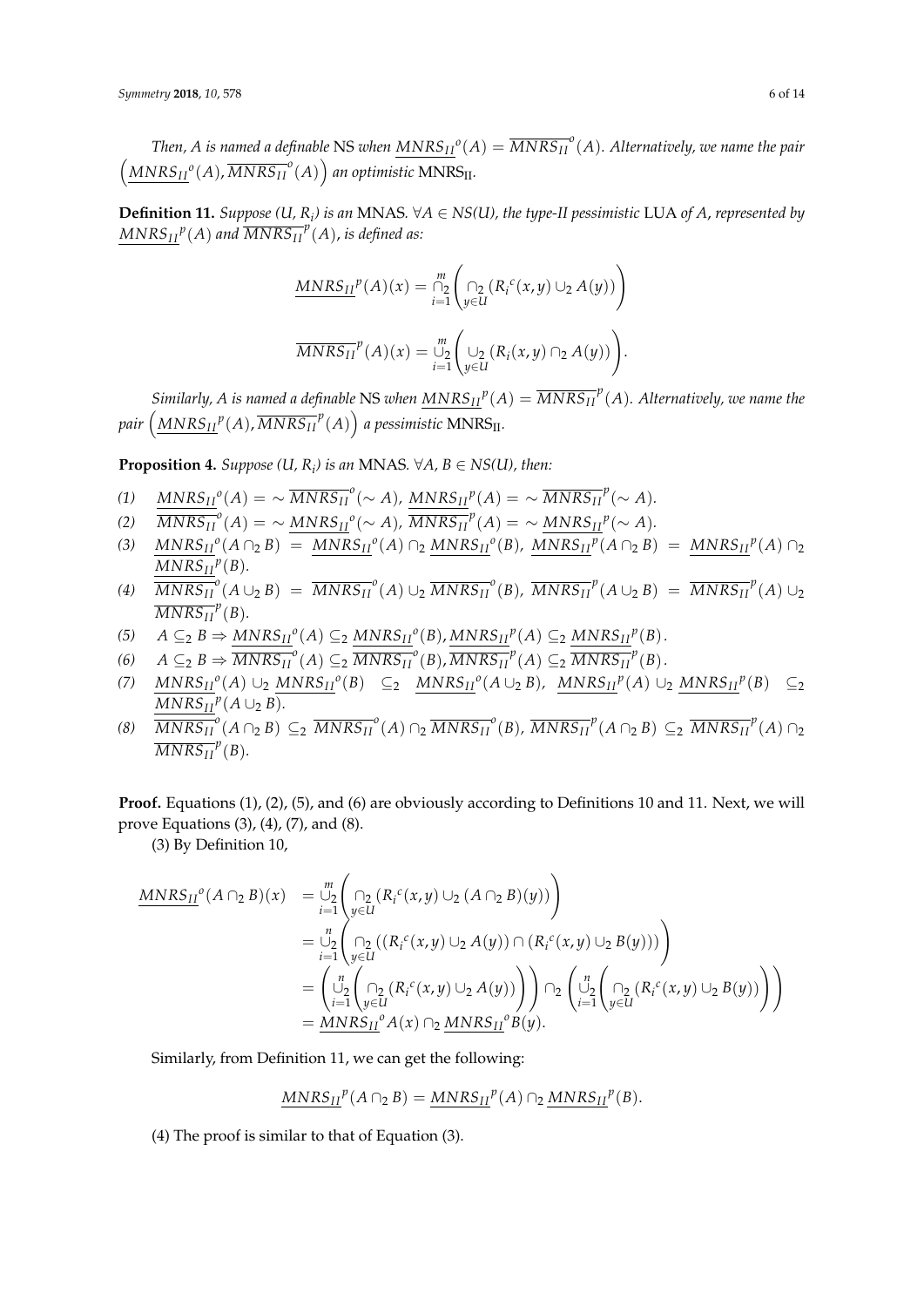#### (7) By Definition 10, we can get:

$$
T_{\underline{MNRS_{II}}^{o}(A\cup_{2}B)}(x) = \underset{i=1 \ y \in U}{\underset{y \in U}{\text{maxmin}}} \{ \underset{y \in U}{\text{max}}[F_{R_{i}}(x,y), (\underset{y \in X}{\text{max}}(T_{A}(y), T_{B}(y)))] \}
$$
\n
$$
= \underset{i=1 \ y \in U}{\underset{y \in U}{\text{maxmin}}} \{ \underset{y \in U}{\text{max}}[ (\underset{i=1 \ y \in U}{\text{max}}(F_{R_{i}}(x,y), T_{A}(y))), (\underset{i=1 \ y \in U}{\text{max}}(F_{R_{i}}(x,y), T_{B}(y)))] \}
$$
\n
$$
\geq \underset{y \in U}{\text{max}} \{ \left[ \underset{i=1 \ y \in U}{\underset{y \in U}{\text{maxmin}}} (\underset{y \in X}{\text{max}}(F_{R_{i}}(x,y), T_{A}(y))) \right], \left[ \underset{i=1 \ y \in U}{\underset{y \in U}{\text{maxmin}}} (\underset{y \in U}{\text{max}}(F_{R_{i}}(x,y), T_{B}(y))) \right] \}
$$

$$
I_{\underline{MNRS_{II}}^o(A\cup_2 B)}(x) = \underset{i=1 \ y \in U}{\underset{y \in U}{\text{maxmin}}} \{ \underset{\text{max}}{\text{max}} \{ (1 - I_{R_i}(x, y)), (\underset{\text{max}}{\text{max}} (I_A(y), I_B(y))) \} \}
$$
\n
$$
= \underset{i=1 \ y \in U}{\underset{y \in U}{\text{maxmin}}} \{ \underset{\text{max}}{\text{max}} \{ (\underset{\text{max}}{\text{max}} ((1 - I_{R_i}(x, y)), I_A(y))), (\underset{\text{max}}{\text{max}} ((1 - I_{R_i}(x, y)), I_B(y))) \} \}
$$
\n
$$
\geq \underset{\text{max}}{\text{max}} \{ \left[ \underset{\text{max}}{\underset{\text{max}}{\text{max}} \text{min}} (\underset{\text{max}}{\text{max}} ((1 - I_{R_i}(x, y)), I_A(y))) \} \right], \left[ \underset{\text{min}}{\underset{\text{max}}{\text{max}} \text{min}} (\underset{\text{max}}{\text{max}} ((1 - I_{R_i}(x, y)), I_B(y))) \} \right]
$$
\n
$$
= \underset{\text{max}}{\text{max}} \{ \underset{\text{min}}{\text{minmax}} \{ \underset{\text{min}}{\text{min}} [T_{R_i}(x, y), (\underset{\text{min}}{\text{min}} (F_A(y), F_B(y)))] \} \}
$$

$$
= \min_{i=1}^{m} \max_{y \in U} {\min[\min(T_{R_i}(x,y), F_A(y))], [\min(T_{R_i}(x,y), F_B(y))]} \leq \min \left\{ \left[ \min_{i=1}^{m} \max_{y \in U} (\min(T_{R_i}(x,y), F_A(y))) \right], \left[ \min_{i=1}^{m} \max_{y \in U} (\min(T_{R_i}(x,y), F_B(y))) \right] \right\} = \min \left( F_{MNRS_{II}}(a)(x), F_{MNRS_{II}}(b)(x) \right).
$$

 $Hence, \underline{MNRS_{II}}^o(A) \cup_2 \underline{MNRS_{II}}^o(B) \subseteq_2 \underline{MNRS_{II}}^o(A \cup_2 B).$ 

Additionally, according to Definition 11, we can get  $MNRS_{II}^p(A) \cup_2 MNRS_{II}^p(B) \subseteq_2$  $MNRS_{II}^p(A \cup_2 B)$ .

(8) The proof is similar to that of Equation (7).  $\Box$ 

**Remark 1.** *Note that if the* NRs *are the same one, then the optimistic (pessimistic)* MNRSII *degenerates into* NRSII *in Section [2.](#page-1-0)*

## <span id="page-6-0"></span>**5. Type-III MNRS**

In this chapter, MNRS<sub>III</sub>, which is based on a type-3 inclusion relation and corresponding union and intersection relations, is proposed and their characterizations are provided.

**Definition 12.** *Suppose* (*U*,  $R$ <sub>*i*</sub>) is an MNAS. ∀A ∈ NS(*U*), the type-III optimistic LUA of A, represented by  $MNRS_{III}^o(A)$  and  $\overline{MNRS_{III}}^o(A)$ , is defined as:

$$
\underline{MNRS_{III}}^o(A)(x) = \bigcup_{i=1}^m \left( \bigcap_{y \in U} \left( R_i^c(x, y) \cup_3 A(y) \right) \right)
$$

$$
\overline{MNRS_{III}}^o(A)(x) = \bigcap_{i=1}^m \left( \bigcup_{y \in U} \left( R_i(x, y) \cap_3 A(y) \right) \right).
$$

*Then, A is named a definable* NS *when*  $MNRS_{III}^o(A) = \overline{MNRS_{III}}^o(A)$ . Alternatively, we name the pair  $\left(\frac{MNRS_{III}}{o}(A), \overline{MNRS_{III}}^{o}(A)\right)$  an optimistic  $MNRS_{III}$ .

**Definition 13.** *Suppose* (*U*,  $R$ <sub>*i*</sub>) is an MNAS. ∀A ∈ NS(*U*), the type-III pessimistic LUA of A, represented by  $MNRS_{III}^p(A)$  and  $\overline{MNRS_{III}}^p(A)$ , is defined as:

$$
\underline{MNRS_{III}}^p(A)(x) = \bigcap_{i=1}^m \left( \bigcap_{y \in U} \left( R_i^c(x, y) \cup_3 A(y) \right) \right)
$$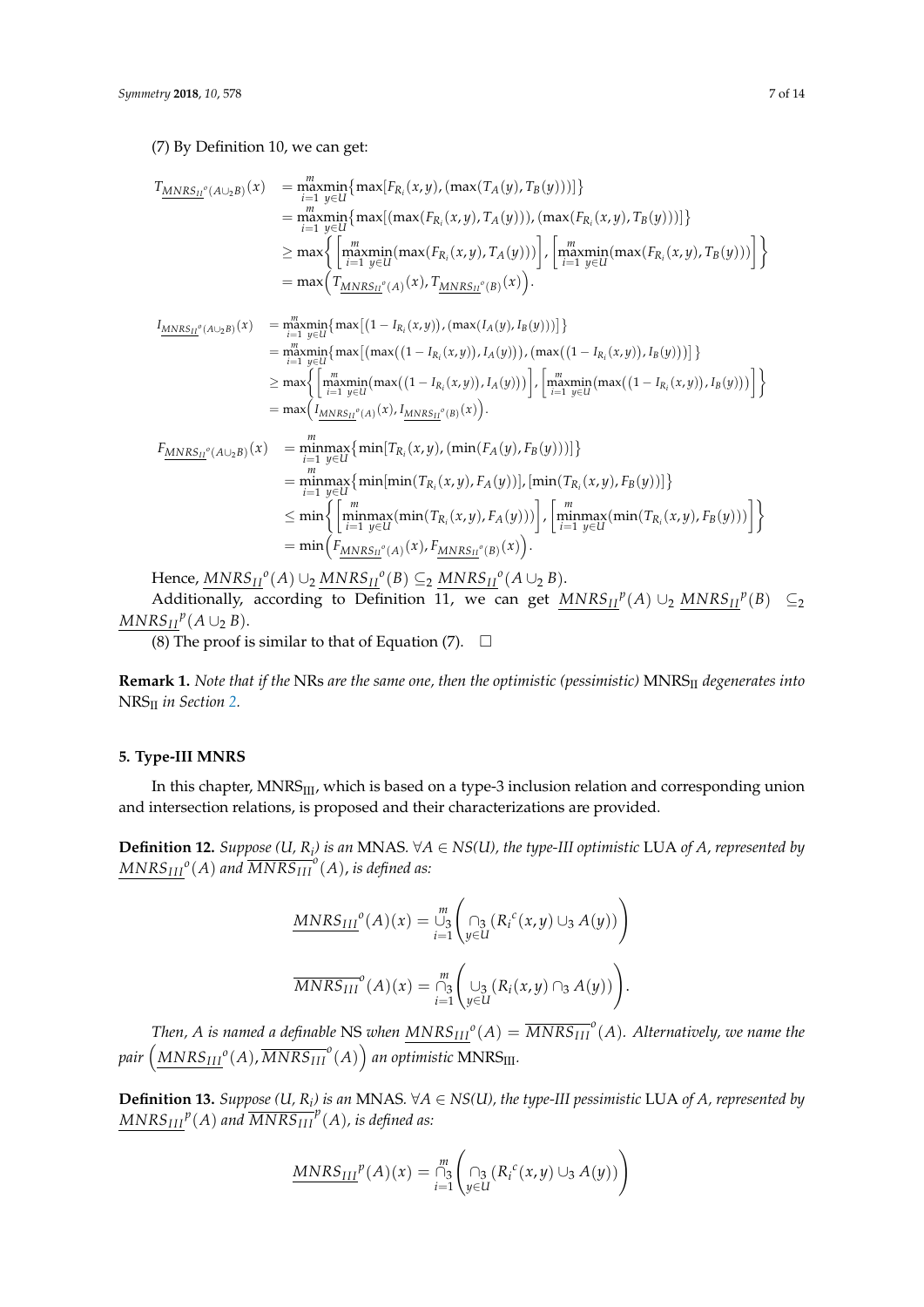$$
\overline{MNRS_{III}}^p(A)(x) = \bigcup_{i=1}^m \left( \bigcup_{y \in U} (R_i(x,y) \cap_3 A(y)) \right).
$$

*Similarly, A is named a definable NS when*  $\overline{MNRS_{III}}^p(A) = \overline{MNRS_{III}}^p(A)$ *. Alternatively, we name* the pair  $\left(\frac{MNRS_{III}}{P(A)},\overline{MNRS_{III}}^{p}(A)\right)$  a pessimistic  $MNRS_{III}.$ 

**Proposition 5.** *Suppose*  $(U, R_i)$  *is an* MNAS.  $\forall A, B \in NS(U)$ , then:

- $\frac{MNRS_{III}}{O}(A) = \sim \frac{MNRS_{III}}{O}(\sim A), \frac{MNRS_{III}}{O}(A) = \sim \frac{MNRS_{III}}{O}(\sim A).$
- $\overline{MNRS_{III}}^o(A) = \sim \frac{MNRS_{III}^o(\sim A)}{MNRS_{III}^p(A)} = \sim \frac{MNRS_{III}^p(\sim A)}{MMS_{III}^p(A)}$
- $A \subseteq_3 B \Rightarrow \underline{MNRS_{III}}^o(A) \subseteq_3 \underline{MNRS_{III}}^o(B), \underline{MNRS_{III}}^p(A) \subseteq_3 \underline{MNRS_{III}}^p(B).$
- $A \subseteq 3 B \Rightarrow \overline{MNRS_{III}}^o(A) \subseteq 3 \overline{MNRS_{III}}^o(B), \overline{MNRS_{III}}^p(A) \subseteq 3 \overline{MNRS_{III}}^p(B).$
- (5)  $MNRS_{III}^o(A \cap_3 B)$   $\subseteq_3$   $MNRS_{III}^o(A) \cap_3 MNRS_{III}^o(B)$ ,  $MNRS_{III}^p(A \cap_3 B)$   $\subseteq_3$  $MNRS_{III}^p(A) \cap_3 MNRS_{III}^p(B)$ .
- (6)  $\overline{MNRS_{III}}^o(A) \cup_3 \overline{MNRS_{III}}^o(B) \subseteq_3 \overline{MNRS_{III}}^o(A \cup_3 B)$ ,  $\overline{MNRS_{III}}^p(A) \cup_3 \overline{MNRS_{III}}^p(B) \subseteq_3$  $\overline{MNRS_{III}}^p(A \cup_3 B)$ *.*
- (7)  $MNRS_{III}^o(A) \cup_3 MNRS_{III}^o(B) \subseteq_3 MNRS_{III}^o(A \cup_3 B)$ ,  $MNRS_{III}^p(A) \cup_3 MNRS_{III}^p(B) \subseteq_3$  $MNRS_{III}^p(A \cup_3 B)$ .
- (8)  $\overline{MNRS_{III}}^o(A \cap_3 B)$   $\subseteq_3$   $\overline{MNRS_{III}}^o(A) \cap_3 \overline{MNRS_{III}}^o(B)$ ,  $\overline{MNRS_{III}}^p(A \cap_3 B)$   $\subseteq_3$  $\overline{MNRS_{III}}^p(A) \cap_3 \overline{MNRS_{III}}^p(B)$ *.*

**Proof.** Equations (1) and (2) can be directly derived from Definitions 12 and 13. We only provide the proof of Equations (3)–(8).

(3) Suppose  $A \subseteq_3 B$ , then: Case 1: If  $T_A(x) < T_B(x)$ ,  $F_A(x) \ge F_B(x)$ , then:

$$
T_{\underline{M N R S_{III}}}^{\alpha}(A)(x) = \bigvee_{i=1}^{m} \bigwedge_{y \in U} \left[ F_{R_i}(x, y) \vee T_A(y) \right] \leq \bigvee_{i=1}^{m} \bigwedge_{y \in U} \left[ F_{R_i}(x, y) \vee T_B(y) \right] = T_{\underline{M N R S_{III}}}^{\alpha}(B)(x)
$$

$$
F_{\underline{MNRS_{III}}^o(A)}(x) = \overset{m}{\underset{i=1}{\wedge}} \vee \left[ T_{R_i}(x,y) \wedge F_A(y) \right] \geq \overset{m}{\underset{i=1}{\wedge}} \vee \left[ T_{R_i}(x,y) \wedge F_B(y) \right] = F_{\underline{MNRS_{III}}^o(B)}(x).
$$

 $Hence, \underline{MNRS_{III}}^o(A) \subseteq_3 \underline{MNRS_{III}}^o(B).$ Case 2: If  $T_A(x) = T_B(x)$ ,  $F_A(x) > F_B(x)$ , then:

*m*

$$
T_{\underline{MNRS_{III}}^o(A)}(x) = \bigvee_{i=1}^m \bigwedge_{y \in U} \big[ F_{R_i}(x,y) \vee T_A(y) \big] = \bigvee_{i=1}^m \bigwedge_{y \in U} \big[ F_{R_i}(x,y) \vee T_B(y) \big] = T_{\underline{MNRS_{III}}^o(B)}(x)
$$

$$
F_{\underline{MNRS_{III}}^o(A)}(x) = \bigwedge_{i=1}^m \bigvee_{y \in U} \big[ T_{R_i}(x,y) \wedge F_A(y) \big] \geq \bigwedge_{i=1}^m \bigvee_{y \in U} \big[ T_{R_i}(x,y) \wedge F_B(y) \big] = F_{\underline{MNRS_{III}}^o(B)}(x).
$$

 $Hence, \underline{MNRS_{III}}^o(A) \subseteq_3 \underline{MNRS_{III}}^o(B).$ Case 3: suppose  $T_A(x) = T_B(x)$ ,  $F_A(x) = F_B(x)$  and  $I_A(x) \leq I_B(x)$ , then:

$$
T_{\underline{MNRS_{III}}^o(A)}(x) = \bigvee_{i=1}^m \bigwedge_{y \in U} \big[ F_{R_i}(x,y) \vee T_A(y) \big] = \bigvee_{i=1}^m \bigwedge_{y \in U} \big[ F_{R_i}(x,y) \vee T_B(y) \big] = T_{\underline{MNRS_{III}}^o(B)}(x)
$$

$$
F_{MNRS_{III}}(A)}(x) = \bigwedge_{i=1}^{m} \bigvee_{y \in U} \left[ T_{R_i}(x,y) \wedge F_A(y) \right] \geq \bigwedge_{i=1}^{m} \bigvee_{y \in U} \left[ T_{R_i}(x,y) \wedge F_B(y) \right] = F_{MNRS_{III}}(B)(x)
$$
\n
$$
I_{MNRS_{III}}(A)(x) = \begin{cases} I_A(y_j), R_i^c(x,y_j) \subseteq_3 A(y_j) \subseteq_3 A(y_k), y_k, y_j \in U \\ I_{R_i^c}(x,y_j), A(y_j) \subseteq_3 R_i^c(x,y_j) \\ 0, else \end{cases}
$$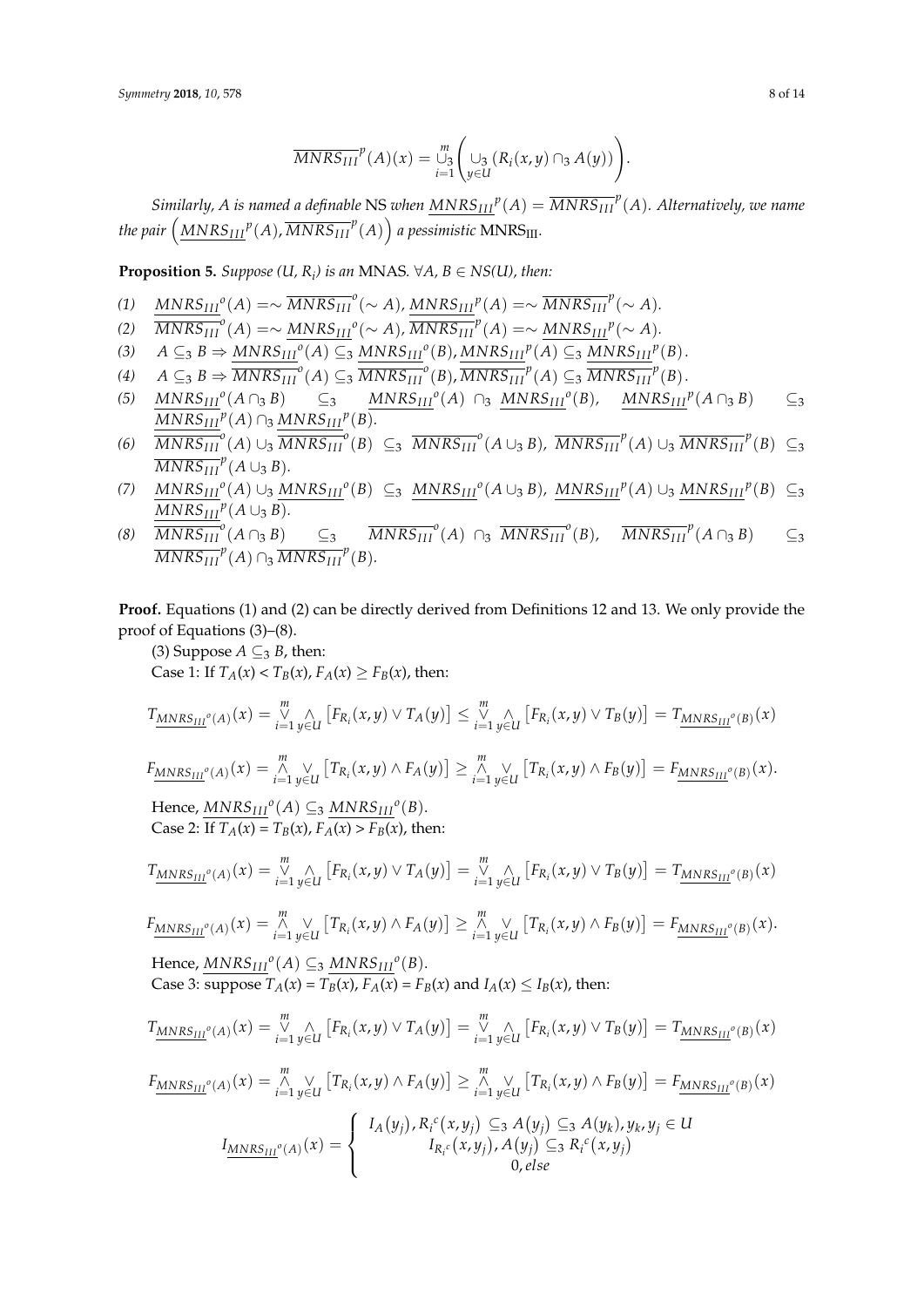$$
I_{\underline{MNRS_{III}}^o(B)}(x) = \begin{cases} I_B(y_j), R_i^c(x, y_j) \subseteq_3 B(y_j) \subseteq_3 B(y_k), y_k, y_j \in U \\ I_{R_i^c}(x, y_j), B(y_j) \subseteq_3 R_i^c(x, y_j) \\ 0, else \end{cases}
$$

Hence,  $I_{MNRS_{III}^o(A)}(x) \leq I_{MNRS_{III}^o(B)}(x)$ . So,  $\overline{MNRS_{III}^o(A)} \subseteq_3 \underline{MNRS_{III}^o(B)}$ . Summing up the above, if  $\overline{A \subseteq 3B}$ , then  $\overline{MNRS_{III}}^o(A) \subseteq 3 \overline{MNRS_{III}}^o(B)$ . Similarly, we can get  $\underline{MNRS_{III}}^p(A) \subseteq_3 \underline{MNRS_{III}}^p(B)$ . (4) The proof is similar to that of Equation (3).

(5) From Definition 12, we have:

$$
\underline{MNRS_{III}}^{o}(A \cap_{3} B) = \bigcup_{i=1}^{m} \left( \bigcap_{y \in U} (R_{i}^{c}(x, y) \cup_{3} (A(y) \cap_{3} B(y))) \right)
$$
\n
$$
\subseteq_{3} \bigcup_{i=1}^{m} \left( \bigcap_{y \in U} (R_{i}^{c}(x, y) \cup_{3} A(y)) \cap_{3} (R_{i}^{c}(x, y) \cup_{3} B(y))) \right)
$$
\n
$$
\subseteq_{3} \left( \bigcup_{j=1}^{m} \left( \bigcap_{y \in U} (R_{i}^{c}(x, y) \cup_{3} A(y)) \right) \right) \cap_{3} \left( \bigcup_{i=1}^{m} \left( \bigcap_{y \in U} (R_{i}^{c}(x, y) \cup_{3} B(y)) \right) \right)
$$
\n
$$
= \underline{MNRS_{III}}^{o}(A) \cap_{3} \underline{MNRS_{III}}^{o}(B).
$$

Similarly, from Definition 13, we can get  $\overline{MNRS_{III}}^p(A \cap_3 B) \subseteq_3 \overline{MNRS_{III}}^p(A) \cap_3 \overline{MNRS_{III}}^p(B)$ . (6) From Definition 12, we have:

$$
\overline{MNRS_{III}}^{o}(A) \cup_{3} \overline{MNRS_{III}}^{o}(B) = \left( \bigcap_{i=1}^{m} \left( \bigcup_{y \in U} (R_{i}(x,y) \cap_{3} A(y)) \right) \right) \cup_{3} \left( \bigcap_{i=1}^{m} \left( \bigcup_{y \in U} (R_{i}(x,y) \cap_{3} B(y)) \right) \right)
$$
  

$$
\subseteq_{3} \bigcap_{i=1}^{m} \left( \bigcup_{y \in U} (R_{i}(x,y) \cap_{3} A(y)) \cup_{3} (R_{i}(x,y) \cap_{3} B(y))) \right)
$$
  

$$
\subseteq_{3} \bigcap_{i=1}^{m} \left( \bigcup_{y \in U} (R_{i}(x,y) \cap_{3} A(y)) \cup_{3} (R_{i}(x,y) \cap_{3} B(y))) \right)
$$
  

$$
= \overline{MNRS_{III}}^{o}(A \cup_{3} B).
$$

Similarly, from Definition 13, we can get  $\overline{MNRS_{III}}^p(A\cup_3 B)=\overline{MNRS_{III}}^p(A)\cup_3 \overline{MNRS_{III}}^p(B).$ (7) From Definition 12, we have:

$$
\begin{array}{lll}\n\text{MNRS}_{III}{}^{o}(A \cup_{3} B) & = \bigcup_{i=1}^{m} \left( \bigcap_{y \in U} \left( R_{i}{}^{c}(x, y) \cup_{3} (A \cup_{3} B)(y) \right) \right) \\
& = \bigcup_{i=1}^{m} \left( \bigcap_{y \in U} \left( R_{i}{}^{c}(x, y) \cup_{3} (A(y) \cup_{3} B(y)) \right) \right) \\
& \geq & \bigcup_{i=1}^{m} \left( \left( \bigcap_{y \in U} \left( R_{i}{}^{c}(x, y) \cup_{3} A(y) \right) \right) \cup_{3} \left( \bigcap_{y \in U} \left( R_{i}{}^{c}(x, y) \cup_{3} B(y) \right) \right) \right) \\
& = \left( \bigcup_{i=1}^{m} \bigcap_{y \in U} \left( R_{i}{}^{c}(x, y) \cup_{3} A(y) \right) \right) \cup_{3} \left( \bigcup_{i=1}^{m} \bigcap_{y \in U} \left( R_{i}{}^{c}(x, y) \cup_{3} B(y) \right) \right) \\
& = \underline{\text{MNRS}_{III}}^{o}(A) \cup_{3} \underline{\text{MNRS}_{III}}^{o}(B).\n\end{array}
$$

 $\text{Hence, } \underline{MNRS_{III}}^o(A) \cup_3 \underline{MNRS_{III}}^o(B) \subseteq_3 \underline{MNRS_{III}}^o(A \cup_3 B).$ 

Additionally, from Definition 13, we can get  $MNRS_{III}^p(A) \cup_3 MNRS_{III}^p(B) \subseteq_3$  $MNRS_{III}^p(A \cup_3 B)$ .

.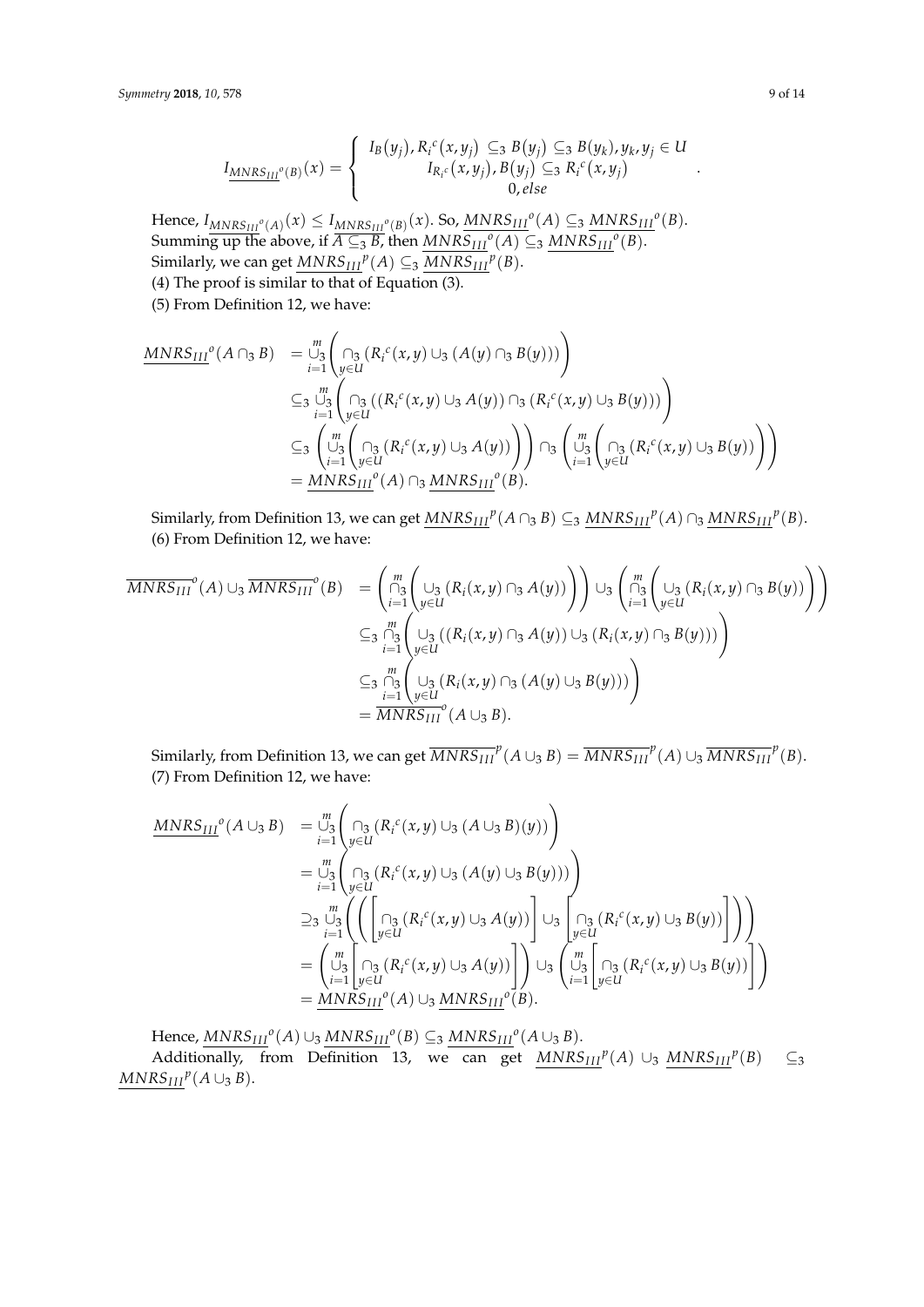$\Box$ 

(8) From Definition 12, we have:

$$
\overline{MNRS_{III}}^{o}(A \cap_{3} B) = \bigcap_{i=1}^{m} \left( \bigcup_{y \in U} (R_{i}(x, y) \cap_{3} (A \cap_{3} B)(y)) \right)
$$
  
\n
$$
= \bigcap_{i=1}^{m} \left( \bigcup_{y \in U} (R_{i}(x, y) \cap_{3} (A(y) \cap_{3} B(y))) \right)
$$
  
\n
$$
\subseteq_{3} \bigcap_{i=1}^{m} \left( \bigcup_{y \in U} (R_{i}(x, y) \cap_{3} A(y)) \bigcap_{3} \left[ \bigcup_{y \in U} (R_{i}(x, y) \cap_{3} B(y)) \right] \right)
$$
  
\n
$$
= \left( \bigcap_{i=1}^{m} \bigcup_{y \in U} (R_{i}(x, y) \cap_{3} A(y)) \bigcap_{3} \left[ \bigcup_{y \in U} (R_{i}(x, y) \cap_{3} B(y)) \right] \right)
$$
  
\n
$$
= \left( \bigcap_{i=1}^{m} \bigcup_{y \in U} (R_{i}(x, y) \cap_{3} A(y)) \bigcap_{3} \bigcap_{i=1}^{m} \bigcup_{y \in U} (R_{i}(x, y) \cap_{3} B(y)) \bigcap_{3} \right)
$$
  
\n
$$
= \overline{MNRS_{III}}^{o}(A) \cap_{3} \overline{MNRS_{III}}^{o}(B).
$$

 $\text{Hence, } \overline{MNRS_{III}}^o(A \cap_3 B) \subseteq_3 \overline{MNRS_{III}}^o(A) \cap_3 \overline{MNRS_{III}}^o(B).$ Similarly, from Definition 13, we can get  $\overline{MNRS_{III}}^p(A \cap_3 B) \subseteq_3 \overline{MNRS_{III}}^p(A) \cap_3 \overline{MNRS_{III}}^p(B)$ .

**Remark 2.** *Note that if the* NRs *are the same one, then the optimistic (pessimistic)* MNRSIII *degenerates into* NRSIII *in Section [3.](#page-2-0)*

### <span id="page-9-0"></span>**6. Type-III MNRS in Two Universes with Its Applications**

In this chapter, we propose the concept of  $MNRS<sub>III</sub>$  in two universes and use it to deal with the MAGDM problem.

**Definition 14.** [\[28\]](#page-13-11) Suppose U, V are two non-empty finite universes, and  $R_i \in NS(U \times V)$  (1  $\leq i \leq m$ ) is a *binary* NR*. We call (U, V, R<sup>i</sup> ) the* MNAS *in two universes.*

**Definition 15.** *Suppose* (*U*, *V*, *R*<sub>*i*</sub>) *is an* MNAS *in two universes.*  $\forall A \in NS(V)$  *and*  $x \in U$ , *the type-III*  $\delta$  *optimistic LUA of A in (U, V, R<sub>i</sub>), represented by*  $\overline{MNRS_{III}}^o(A)$  *and*  $\overline{MNRS_{III}}^o(A)$ *, is defined as:* 

$$
\underline{MNRS_{III}}^o(A)(x) = \bigcup_{i=1}^m \left( \bigcap_{y \in V} (R_i^c(x, y) \cup_3 A(y)) \right)
$$

$$
\overline{MNRS_{III}}^o(A)(x) = \bigcap_{i=1}^m \left( \bigcup_{y \in V} (R_i(x, y) \cap_3 A(y)) \right).
$$

*Then, A is named a definable NS in two universes when*  $MNRS_{III}^o(A) = \overline{MNRS_{III}}^o(A)$ *. Alternatively,* we name the pair  $\left(\frac{MNRS_{III}}{ANNS_{III}}^o(A), \overline{MNRS_{III}}^o(A)\right)$  an optimistic  $MNRS_{III}$  in two universes.

**Definition 16.** *Suppose* (*U*, *V*, *R*<sub>*i*</sub>) *is an* MNAS *in two universes.*  $\forall A \in NS(V)$  *and*  $x \in U$ , *the type-III* pessimistic LUA of A in (U, V, R<sub>i</sub>), denoted by  $\overline{MNRS_{III}}^p(A)$  and  $\overline{MNRS_{III}}^p(A)$ , is defined as follows:

$$
\frac{MNRS_{III}}{MNRS_{III}}(A)(x) = \bigcap_{i=1}^{m} \left( \bigcap_{y \in V} \left( R_i^c(x, y) \cup_3 A(y) \right) \right)
$$

$$
\frac{MNRS_{III}}{MNRS_{III}}(A)(x) = \bigcup_{i=1}^{m} \left( \bigcup_{y \in V} \left( R_i(x, y) \cap_3 A(y) \right) \right).
$$

*Similarly, A is named a definable NS when*  $MNRS_{III}{}^p(A) = \overline{MNRS_{III}}^p(A)$ *. Alternatively, we name* the pair  $\left(\frac{MNRS_{III}}{P(A)},\overline{MNRS_{III}}^{P}(A)\right)$  a pessimistic  $MNRS_{III}$  in two universes.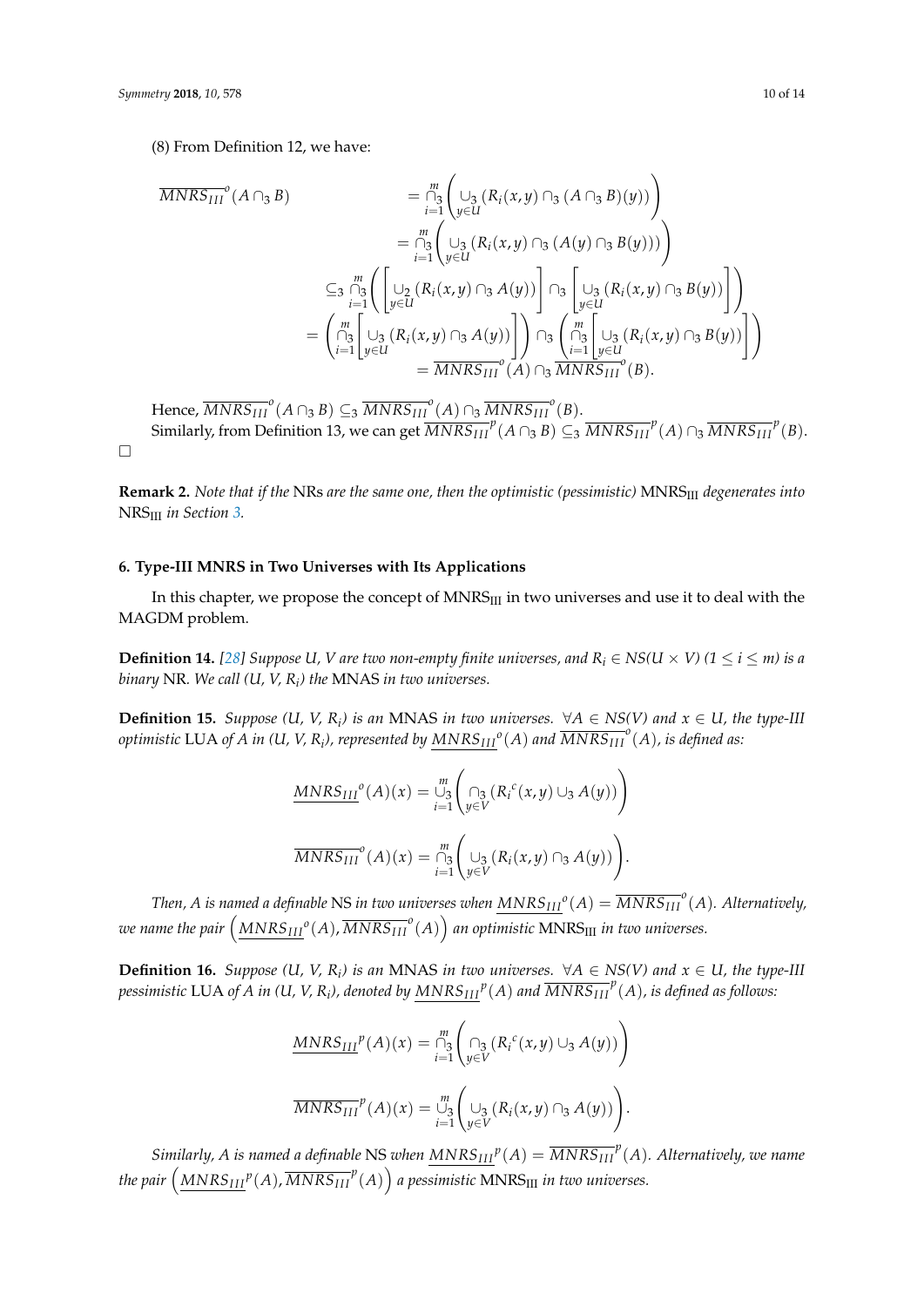**Remark 3.** *Note that if the two domains are the same, then the optimistic (pessimistic)* MNRSIII *in two universes degenerates into the optimistic (pessimistic)* MNRSIII *in a single universe in Section [5.](#page-6-0)*

The MAGDM problem is becoming more and more generally present in our daily life. MAGDM means to select or rank all the feasible alternatives in various criterions. There are many ways to solve the MAGDM problem, but we use MNRS to solve it in this paper. Next, we give the basic description of the considered MAGDM problem.

For the car-ranking question, suppose  $U = \{x_1, x_2, \ldots, x_n\}$  is the decision set and  $V = \{y_1, y_2, \ldots, y_n\}$  $y_m$ } is the criteria set in which  $x_1$  represents "very popular",  $x_2$  represents "popular",  $x_3$  represents "less popular", ...,  $x_n$  represents "not popular",  $y_1$  represents the vehicle type",  $y_2$  represents the size of the space, *y*<sup>3</sup> represents the ride height, *y*<sup>4</sup> represents quality, and . . . , *y<sup>m</sup>* represents length of durability. Then, *l* selection experts make evaluations about the criteria sets according to their own experiences. Here, the evaluations were shown by NRs. Next, we calculate the degree of popularity for a given car. Therefore, we need to use MGNRS to solve the above problem. For the MAGDM problem under a multigranulation neutrosophic environment, the optimistic lower approximation can be regarded as an optimistic risk decision, and the optimistic upper approximation can be regarded as an optimistic conservative decision. Additionally, the pessimistic lower approximation can be regarded as a pessimistic risk decision and the pessimistic upper approximation can be regarded as a pessimistic conservative decision. According to the distance of neutrosophic sets, we define the difference function  $d_N(A, B)(x_i) = (1/3)(1T_A(x_i) - T_B(x_i)) + 1I_A(x_i) - I_B(x_i) + 1F_A(x_i) - F_B(x_i)$ . We used the difference function to represent the distance of optimistic (pessimistic) upper and lower approximation. The smaller the value of the distance is, the better the alternative  $x_i$  is, because the risk decision and the conservative decision are close. By comparing the distance value, all alternatives can be ranked and we can choose the optimal alternative. In this paper, we only used three kinds of optimistic upper and lower approximation to decision-making.

Next, we show the process of the above car-ranking question based on MGNRSs over two universes. Let  $R_l \in NR(U \times V)$  be NRs from U to V, where  $\forall (x_i, y_j) \in U \times V$ ,  $R_l(x_i, y_j)$  denotes the degree of popularity for criteria set  $y_j$  ( $y_j \in V$ ).  $R_l$  can be obtained according to experts' experience. Given a car *A*, according to the unconventional questionnaire (suppose there are three options—"like", "not like", and "neutral" to choose for each of the criteria sets, and everyone can choose one or more options), then we can get the popularity of every criterion as described by an NS *A* in the universe *V* according to the questionnaire. By use of the following Algorithm 1, we can determine the degree of popularity of the given car *A*.

**Algorithm 1** Decision algorithm

| <b>Input</b> Multigranulation neutrosophic decision information systems $(U, V, \mathbf{R})$ .                                              |
|---------------------------------------------------------------------------------------------------------------------------------------------|
| Output The degree of popularity of the given car.                                                                                           |
| <b>Step 1</b> Computing three kinds of optimistic multigranulation LUA $MNRS_I^0(A)$ , $\overline{MNRS_I}^0(A)$ ,                           |
| $MNRS_{II}^{\ o}(A), \overline{MNRS_{II}}^{\ o}(A), MNRS_{III}^{\ o}(A), \overline{MNRS_{III}}^{\ o}(A).$                                   |
| <b>Step 2</b> Calculate $d(MNRS_I^o(x_i), \overline{MNRS_I}^o(x_i))$ , $d(MNRS_{II}^o(x_i), \overline{MNRS_{II}^o}(x_i))$ and               |
| $d(MNRS_{III}^{\,\,\sigma}(x_i),\overline{MNRS_{III}^{\,\,\sigma}(x_i)}).$                                                                  |
| <b>Step 3</b> The best choice is to select $x_h$ (which means that the most welcome degree is $x_h$ ) if                                    |
| $d(\underline{MNRS}^o(x_h), \overline{MNRS}^o(x_h)) = \min_{i \in \{1, 2, \cdots, n\}} d(\underline{MNRS}^o(x_i), \overline{MNRS}^o(x_i)).$ |
| <b>Step 4</b> If h has two or more values, then each $x_h$ will be the best choice. In this case, the car may have                          |

**Step 4** If *h* has two or more values, then each *x<sup>h</sup>* will be the best choice. In this case, the car may have two or more popularities and each  $x_k$  will be regarded as the most possible popularity; otherwise, we use other methods to make a decision.

Next, we use an example to explain the algorithm.

Let  $U = \{x_1, x_2, x_3, x_4\}$  be the decision set, in which  $x_1$  denotes "very popular",  $x_2$  denotes "popular",  $x_3$  denotes "less popular", and  $x_4$  denotes "not popular". Let  $V = \{y_1, y_2, y_3, y_4, y_5\}$  be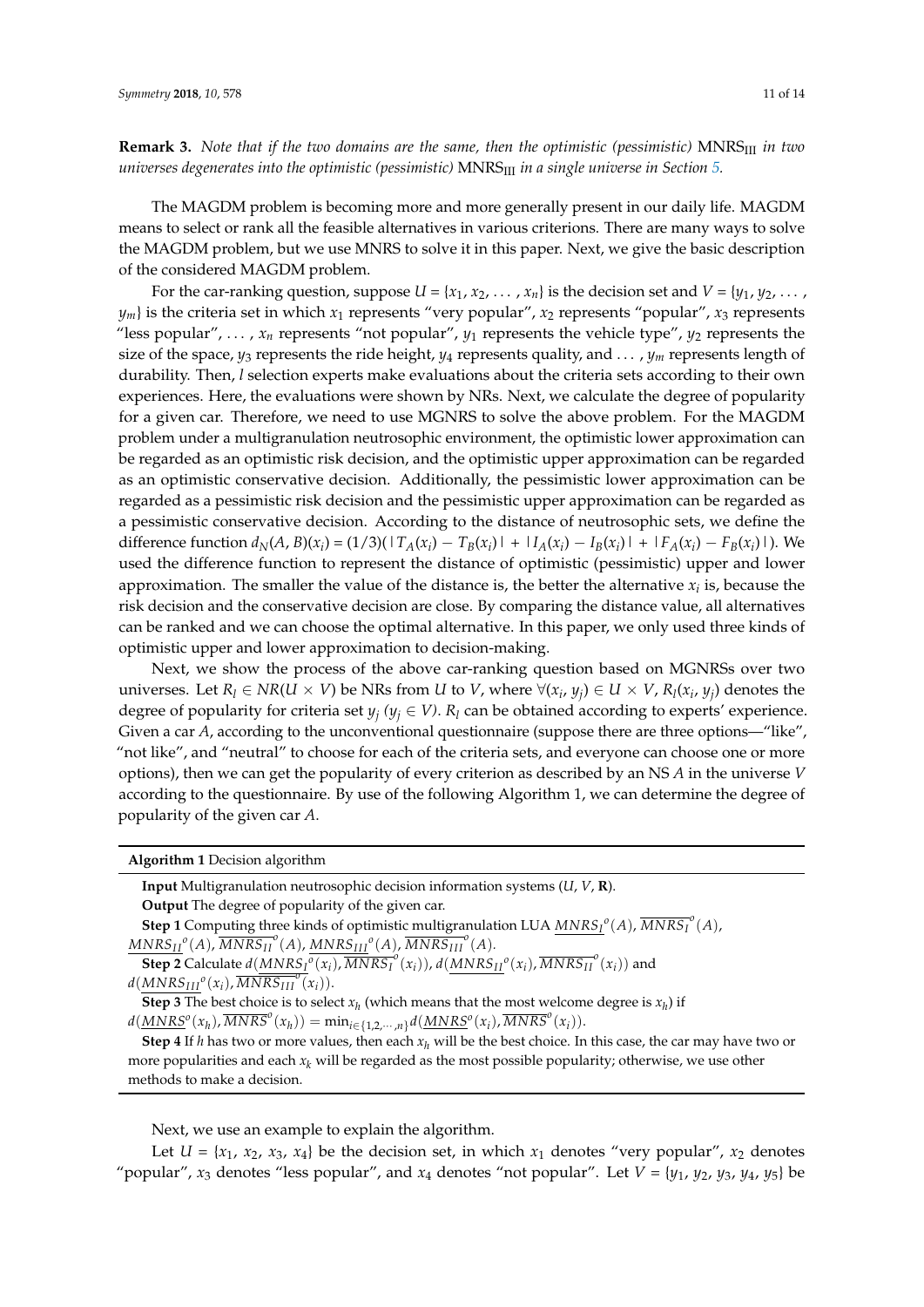criteria sets, in which *y*<sup>1</sup> denotes the vehicle type, *y*<sup>2</sup> denotes the size of the space, *y*<sup>3</sup> denotes the ride height, *y*<sup>4</sup> denotes quality, and *y*<sup>5</sup> denotes length of durability.

Suppose that *R*1, *R*2, and *R*<sup>3</sup> are given by three invited experts. They provide their evaluations for all criteria *y<sup>j</sup>* with respect to decision set elements *x<sup>i</sup>* . The evaluation *R*1, *R*2, and *R*<sup>3</sup> are NRs between attribute set *V* and decision evaluation set *U*., that is., there are  $R_1$ ,  $R_2$ ,  $R_3 \in NR(U \times V)$ .

<span id="page-11-0"></span>Suppose three experts present their judgment (the neutrosophic relation *R*1, *R*2, and *R*3) for the attribute and decision sets in Tables [2](#page-11-0)[–4:](#page-11-1)

| $R_1$ | $1$             | У2              | Yз              | У4              | Y5              |
|-------|-----------------|-----------------|-----------------|-----------------|-----------------|
| $x_1$ | (0.8, 0.6, 0.5) | (0.2, 0.3, 0.9) | (0, 0, 1)       | (0.7, 0.5, 0.6) | (0, 0, 1)       |
| $x_2$ | (0.6, 0.4, 0.6) | (0.9, 0.3, 0.4) | (1, 0, 0)       | (0, 0, 1)       | (0.3, 0.6, 0.7) |
| $x_3$ | (0.2, 0.5, 0.9) | (0.6, 0.7, 0.5) | (0.8, 0.7, 0.8) | (0, 0, 1)       | (1, 0, 0)       |
| $x_4$ | (0.6, 0.4, 0.7) | (0, 0, 1)       | (0, 0, 1)       | (0.9, 0.8, 0.1) | (0, 0, 1)       |

**Table 2.** Neutrosophic relation *R*<sup>1</sup> .

| R <sub>2</sub>  | $1$             | У2              | Yз              | Y4              | Y5              |
|-----------------|-----------------|-----------------|-----------------|-----------------|-----------------|
| $\mathcal{X}_1$ | (0.9, 0.3, 0.6) | (0, 0, 1)       | (0, 0, 1)       | (0.5, 0.6, 0.5) | (0.2, 0.3, 0.9) |
| $x_2$           | (0.3, 0.7, 0.8) | (0.7, 0.5, 0.6) | (0.9, 0.1, 0.1) | (0, 0, 1)       | (0.4, 0.5, 0.8) |
| $x_3$           | (0.1, 0.6, 0.8) | (0.3, 0.6, 0.5) | (0.7, 0.3, 0.6) | (0, 0, 1)       | (1, 0, 0)       |
| $x_4$           | (0.7, 0.5, 0.6) | (0, 0, 1)       | (0, 0, 1)       | (1, 0, 0)       | (0, 0, 1)       |

**Table 3.** Neutrosophic relation  $R_2$ .

**Table 4.** Neutrosophic relation *R*<sup>3</sup> .

<span id="page-11-1"></span>

| $R_3$           | $y_1$           | $y_2$           | $y_3$           | Y4              | $\frac{\eta}{5}$ |
|-----------------|-----------------|-----------------|-----------------|-----------------|------------------|
| $\mathcal{X}_1$ | (0.6, 0.9, 0.4) | (0.1, 0.1, 0.8) | (0.1, 0, 0.9)   | (0.8, 0.4, 0.8) | (0, 0, 1)        |
| $x_2$           | (0.5, 0.6, 0.6) | (0.6, 0.2, 0.7) | (1, 0, 0)       | (0, 0, 1)       | (0, 0, 1)        |
| $x_3$           | (0.1, 0.4, 0.7) | (0.2, 0.2, 0.7) | (0.5, 0.7, 0.6) | (0, 0, 1)       | (0.9, 0.1, 0.2)  |
| $x_4$           | (0.6, 0.3, 0.4) | (0, 0, 1)       | (0, 0, 1)       | (0.7, 0.5, 0.4) | (0, 0, 1)        |

Suppose *A* is a car and each criterion in *V* is as follows:

*A* = {(*y*1, 0.9, 0.2, 0.2), (*y*2, 0.2, 0.7, 0.8), (*y*3, 0, 1, 0.3), (*y*4, 0.7, 0.6, 0.3), (*y*5, 0.1, 0.8, 0.9)}.

Then, we can calculate the three kinds of optimistic LUAs of *A* as follow:

$$
\frac{MNRS_{I}^{o}(A)(x_{1}) = (0.8, 1, 0.3), \quad MNRS_{I}^{o}(A)(x_{2}) = (0.1, 0.9, 0.6),}{MNRS_{I}^{o}(A)(x_{3}) = (0.2, 0.8, 0.9), \quad MNRS_{I}^{o}(A)(x_{4}) = (0.7, 1, 0.3),}
$$
\n
$$
\frac{MNRS_{I}^{o}(A)(x_{1}) = (0.7, 0.6, 0.5), \quad \frac{MNRS_{I}^{o}(A)(x_{2}) = (0.3, 0.6, 0.3),}{MNRS_{I}^{o}(A)(x_{3}) = (0.2, 0.6, 0.8), \quad \frac{MNRS_{I}^{o}(A)(x_{4}) = (0.7, 0.5, 0.4),}{MNRS_{II}^{o}(A)(x_{1}) = (0.8, 0.6, 0.3), \quad \frac{MNRS_{II}^{o}(A)(x_{2}) = (0.1, 0.6, 0.6),}{MNRS_{II}^{o}(A)(x_{3}) = (0.2, 0.6, 0.9), \quad \frac{MNRS_{II}^{o}(A)(x_{4}) = (0.7, 0.6, 0.3),}{MNRS_{II}^{o}(A)(x_{1}) = (0.7, 0.4, 0.5), \quad \frac{MNRS_{II}^{o}(A)(x_{2}) = (0.3, 0.2, 0.3),}{MNRS_{II}^{o}(A)(x_{3}) = (0.2, 0.6, 0.8), \quad \frac{MNRS_{III}^{o}(A)(x_{4}) = (0.7, 0.2, 0.4),}{MNRS_{III}^{o}(A)(x_{1}) = (0.8, 0, 0.3), \quad \frac{MNRS_{III}^{o}(A)(x_{2}) = (0.1, 0, 0.6),}{MNRS_{III}^{o}(A)(x_{3}) = (0.2, 0.9, 0.9), \quad \frac{MNRS_{III}^{o}(A)(x_{4}) = (0.7, 0.6, 0.3),}{MNRS_{III}^{o}(A)(x_{4}) = (0.7, 0.6, 0.3), \quad \frac{MNRS_{III}^{o}(A)(x_{1}) = (0.7, 1, 0.5), \quad \frac{MNRS_{III}^{o}(A)(x_{2}) = (0.3, 0, 0.3),}{MNRS_{
$$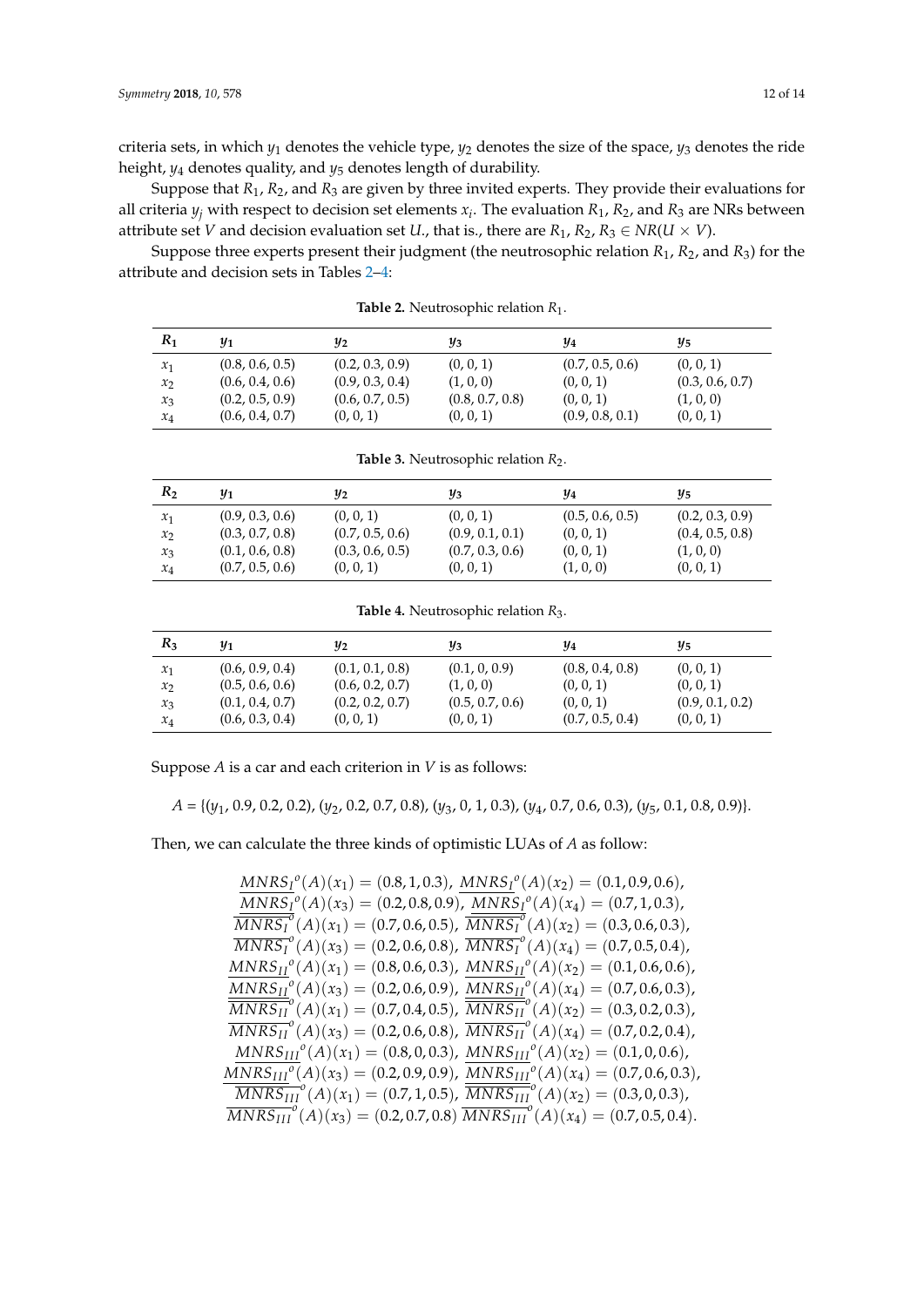$d(\underbrace{MNRS_{I}}^{o}(x_{1}),\overline{MNRS_{I}}^{o}(x_{1})) = 0.7/3, d(\underbrace{MNRS_{I}}^{o}(x_{2}),\overline{MNRS_{I}}^{o}(x_{2})) = 0.8/3,$  $d(\underbrace{MNRS_{I}}^{o}(x_{3}), \overline{MNRS_{I}}^{o}(x_{3})) = 0.1, d(\underbrace{MNRS_{I}}^{o}(x_{4}), \overline{MNRS_{I}}^{o}(x_{4})) = 0.2,$  $d(MNRS_{II}^o(x_1), \overline{MNRS_{II}^o}(x_1)) = 0.5/3, d(\underline{MNRS_{II}^o(x_2)}, \overline{MNRS_{II}^o}(x_2)) = 0.3,$  $d(\underbrace{MNRS_{II}}^o(x_3), \overline{MNRS_{II}}^o(x_3)) = 0.1/3, d(\underbrace{MNRS_{II}}^o(x_4), \overline{MNRS_{II}}^o(x_4)) = 0.5/3,$  $d(\underbrace{MNRS_{III}}^o(x_1), \overline{MNRS_{III}}^o(x_1)) = 1.3/3, d(\underbrace{MNRS_{III}}^o(x_2), \overline{MNRS_{III}}^o(x_2)) = 0.5/3,$  $d(\underbrace{MNRS_{III}}^o(x_3), \overline{MNRS_{III}}^o(x_3)) = 0.1, d(\underbrace{MNRS_{III}}^o(x_4), \overline{MNRS_{III}}^o(x_4)) = 0.2/3.$ 

Thus, for the type-I and type-II MNRS, the optimistic best choice is to select  $x_3$ , that is, this car is less popular; for the type-III MNRS, the optimistic best choice is to select *x*4, that is, this car is not popular.

#### <span id="page-12-7"></span>**7. Conclusions**

NRS and MNRS are extensions of the Pawlak rough set theory. In this paper, we analysed the  $NRS_I$  and  $NRS_{II}$ , we proposed model  $NRS_{III}$ , and used an example to outline the differences between the three kinds of NRS. We gave the definition of MNRS<sub>III</sub>, which is based on the type-3 operator relation of NS, and considered their properties. Furthermore, we proposed MNRS<sub>III</sub> in two universes and we presented an algorithm of the MAGDM problem based on it.

In the future, we will be researching other types of fusions of MGRSs and NSs. We will also study the applications of concepts in this paper to some algebraic systems (for example, pseudo-BCI algebras, neutrosophic triplet groups, see [\[30](#page-13-14)[,31\]](#page-13-15)).

**Author Contributions:** X.Z. and C.B. initiated the research and wrote the paper, S.S. participated in some of the research work, and F.S. supervised the research work and provided helpful suggestions.

**Funding:** This work was supported by the National Natural Science Foundation of China (Grant No. 61573240) and the Graduate Student Innovation Project of Shanghai Maritime University 2017ycx082.

**Conflicts of Interest:** The authors declare no conflict of interest.

#### **References**

- <span id="page-12-0"></span>1. Atanassov, K.T. Type-1 Fuzzy Sets and Intuitionistic Fuzzy Sets. *Algorithms* **2017**, *10*, 106. [\[CrossRef\]](http://dx.doi.org/10.3390/a10030106)
- 2. Bisht, K.; Joshi, D.K.; Kumar, S. Dual Hesitant Fuzzy Set-Based Intuitionistic Fuzzy Time Series Forecasting. In Proceedings of the International Conference on Recent Advancement in Computer, Communication and Computational Sciences, Ajmer, India, 2–3 September 2017; Springer: Singapore, 2018; pp. 317–329.
- <span id="page-12-1"></span>3. Kumar, K.; Garg, H. TOPSIS method based on the connection number of set pair analysis under interval-valued intuitionistic fuzzy set environment. *Comput. Appl. Math.* **2018**, *37*, 1319–1329. [\[CrossRef\]](http://dx.doi.org/10.1007/s40314-016-0402-0)
- <span id="page-12-2"></span>4. Jia, X.; Shang, L.; Zhou, B.; Yao, Y. Generalized attribute reduct in rough set theory. *Knowl. Based Syst.* **2016**, *91*, 204–218. [\[CrossRef\]](http://dx.doi.org/10.1016/j.knosys.2015.05.017)
- 5. Maji, P. Advances in Rough Set Based Hybrid Approaches for Medical Image Analysis. In Proceedings of the International Joint Conference, Olsztyn, Poland, 3–7 July 2017; Springer: Cham, Switzerland, 2017; pp. 25–33.
- 6. Yao, Y.; She, Y. Rough set models in multigranulation spaces. *Inf. Sci.* **2016**, *327*, 40–56. [\[CrossRef\]](http://dx.doi.org/10.1016/j.ins.2015.08.011)
- <span id="page-12-3"></span>7. Zhan, J.; Liu, Q.; Herawan, T. A novel soft rough set: Soft rough hemirings and corresponding multicriteria group decision-making. *Appl. Soft Comput.* **2017**, *54*, 393–402. [\[CrossRef\]](http://dx.doi.org/10.1016/j.asoc.2016.09.012)
- <span id="page-12-4"></span>8. Ma, X.L.; Zhan, J.M.; Ali, M.I. A survey of decision making methods based on two classes of hybrid soft set models. *Artif. Intell. Rev.* **2018**, *49*, 511–529. [\[CrossRef\]](http://dx.doi.org/10.1007/s10462-016-9534-2)
- 9. Zhang, X.H.; Bo, C.X.; Smarandache, F.; Park, C. New operations of totally dependent-neutrosophic sets and totally dependent-neutrosophic soft sets. *Symmetry* **2018**, *10*. [\[CrossRef\]](http://dx.doi.org/10.3390/sym10060187)
- <span id="page-12-5"></span>10. Zhang, X.; Park, C.; Wu, S. Soft set theoretical approach to pseudo-BCI algebras. *J. Intell. Fuzzy Syst.* **2018**, *34*, 559–568. [\[CrossRef\]](http://dx.doi.org/10.3233/JIFS-17777)
- <span id="page-12-6"></span>11. Smarandache, F. Neutrosophic set—A generialization of the intuitionistics fuzzy sets. *Int. J. Pure Appl. Math.* **2005**, *24*, 287–297.